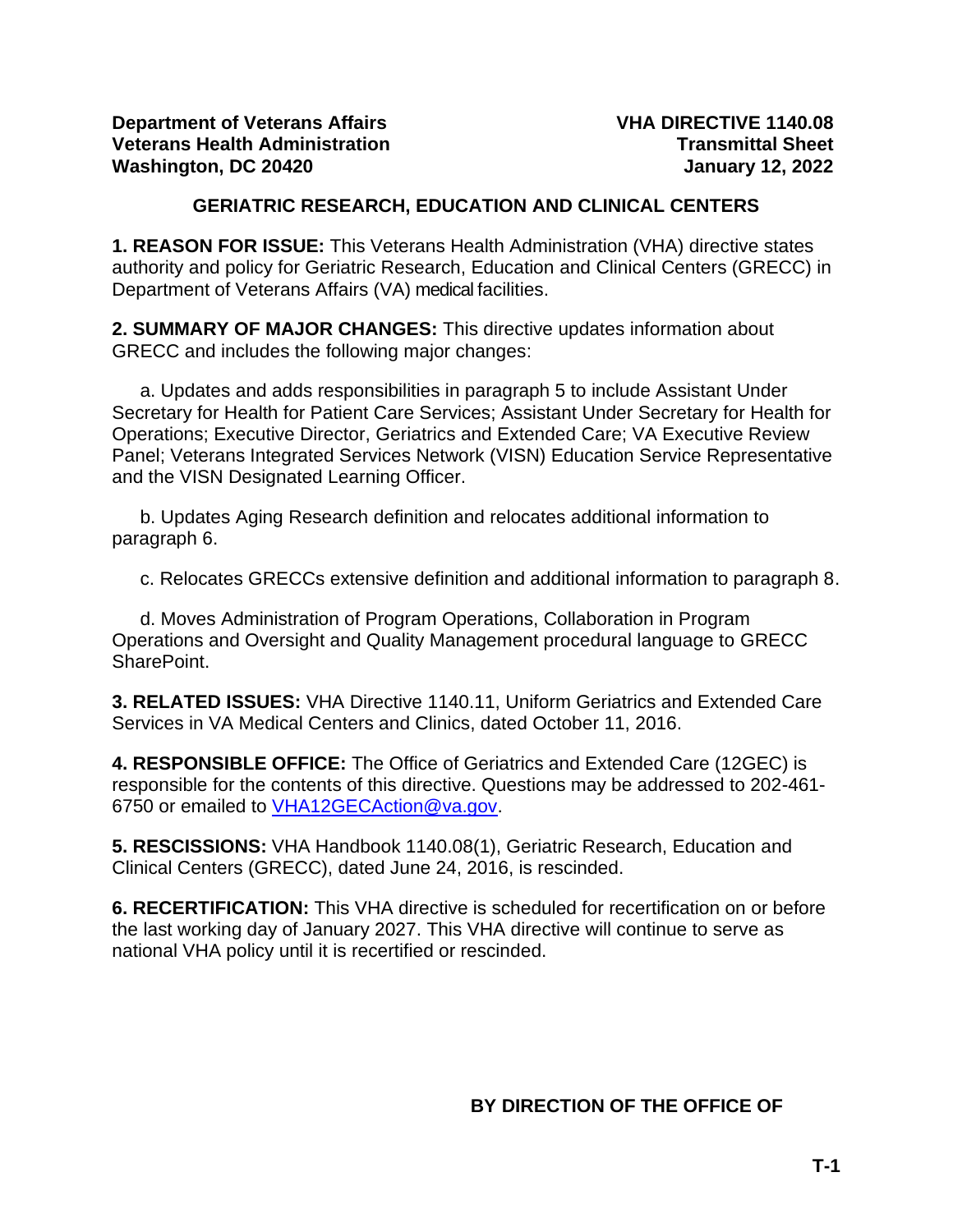## **THE UNDER SECRETARY FOR HEALTH:**

/s/ Beth Taylor, DHA, RN, FAAN, NEA-BC Assistant Under Secretary for Health for Patient Care Services/CNO

*NOTE: All references herein to VA and VHA documents incorporate by reference subsequent VA and VHA documents on the same or similar subject matter*.

**DISTRIBUTION:** Emailed to the VHA Publications Distribution List on January 19, 2022.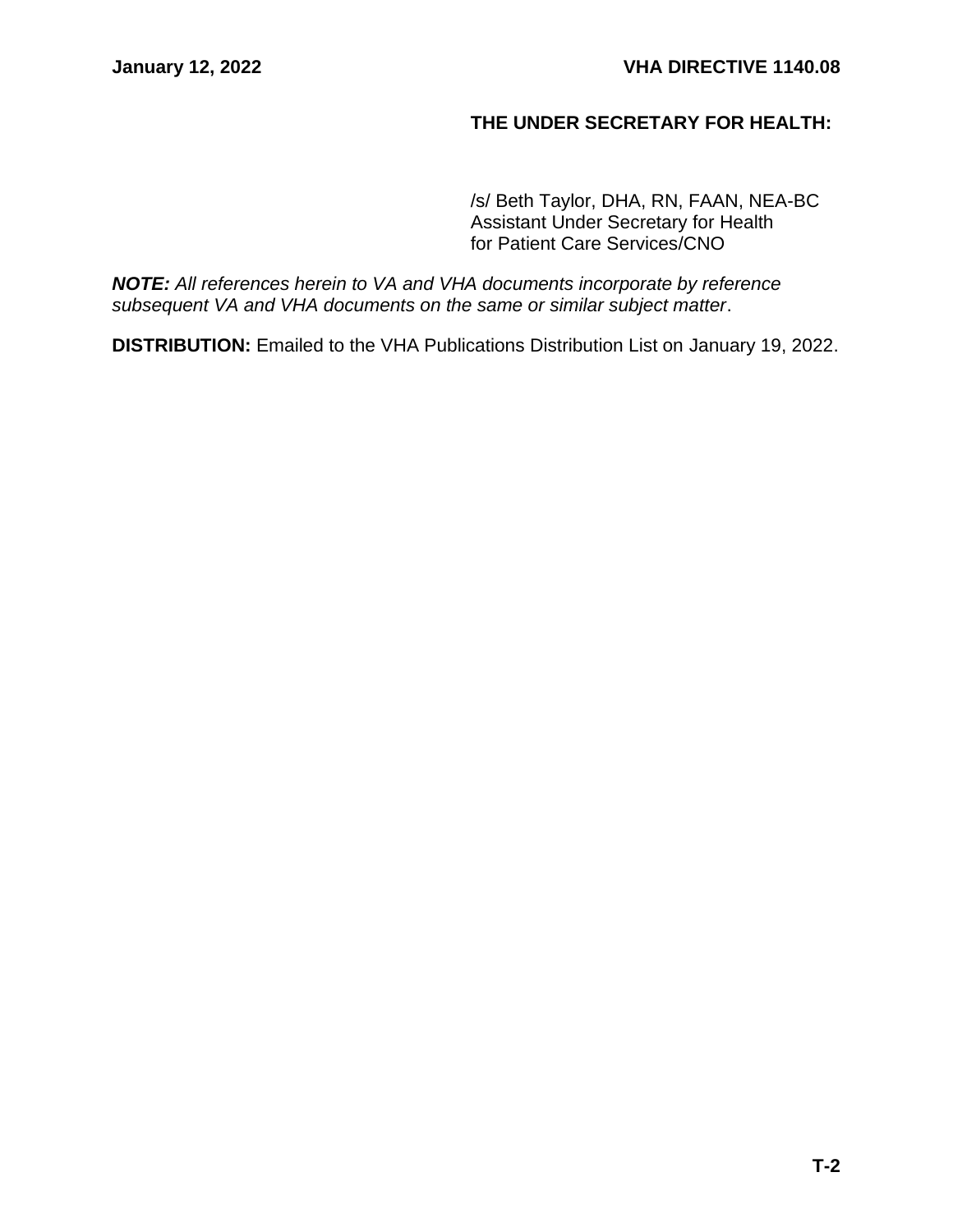# **CONTENTS**

# **GERIATRIC RESEARCH, EDUCATION AND CLINICAL CENTERS**

| 6. REQUIREMENTS FOR ESTABLISHING GERIATRIC RESEARCH, EDUCATION |
|----------------------------------------------------------------|
|                                                                |
|                                                                |
|                                                                |
|                                                                |
|                                                                |
|                                                                |
|                                                                |
| <b>APPENDIX A</b>                                              |
| RECOMMENDED GERIATRIC RESEARCH, EDUCATION AND CLINICAL CENTERS |
| <b>APPENDIX B</b>                                              |
| RECOMMENDED GERIATRIC RESEARCH, EDUCATION AND CLINICAL CENTER  |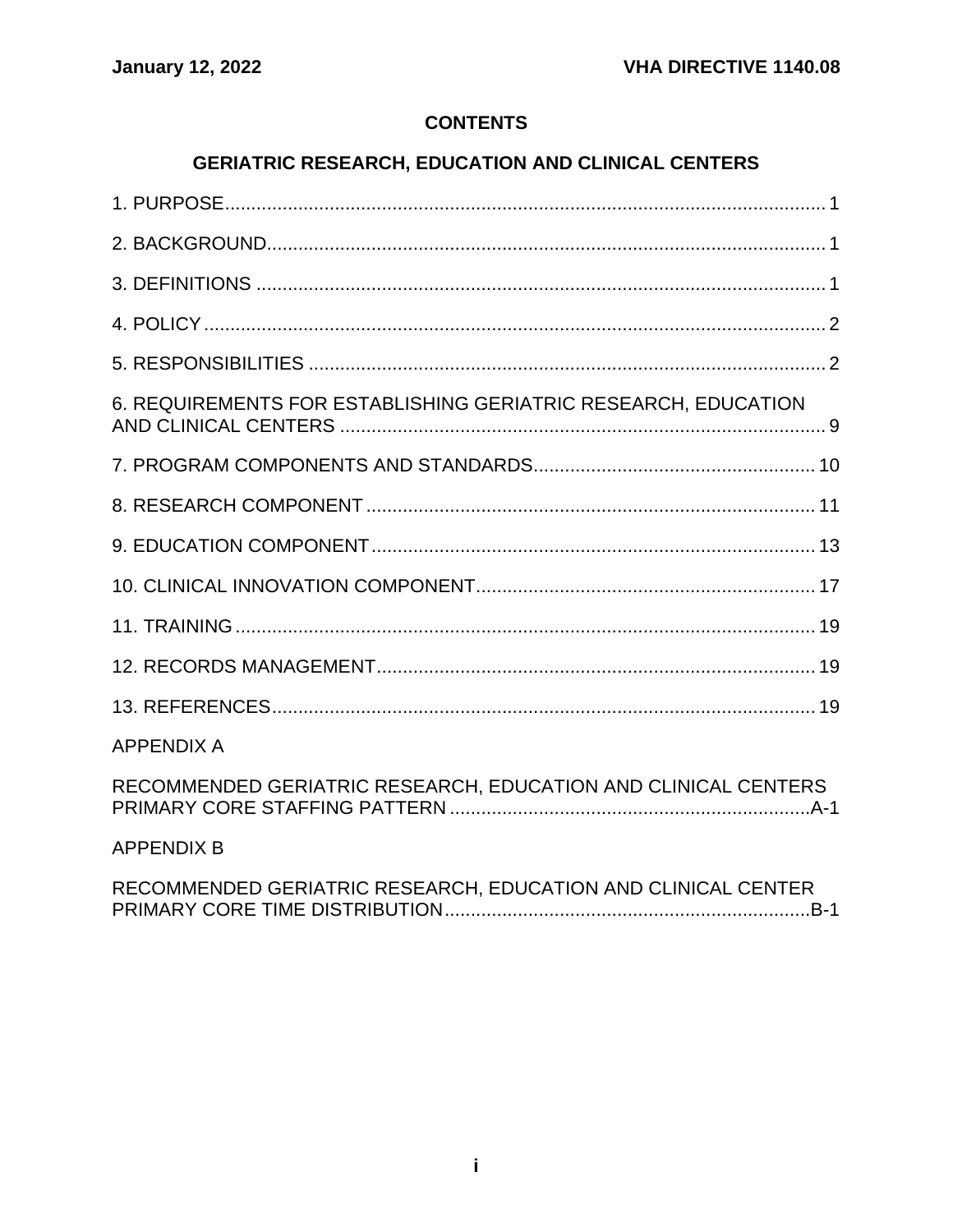#### **GERIATRIC RESEARCH, EDUCATION AND CLINICAL CENTERS**

#### <span id="page-3-0"></span>**1. PURPOSE**

This Veterans Health Administration (VHA) directive states policy and standards related to the development and operation of Geriatric Research, Education and Clinical Centers (GRECC) within the Department of Veterans Affairs (VA). It provides guidance for Veterans Integrated Services Networks (VISNs) and VA medical facilities hosting existing GRECCs, VISN and VA medical facilities considering responding to a Request for Proposal (RFP) for new GRECCs, professional and administrative staff at currently operating GRECCs and other VA and non-VA readers with interest in the GRECC program. **AUTHORITY:** 38 U.S.C. §§ 7301(b), 7314, 7315.

# <span id="page-3-1"></span>**2. BACKGROUND**

a. In 1970, approximately 8% of Veterans were age 65 and above and 9.6% of the general United States population was in that age group. VHA leadership recognized that those in the "age wave" of World War II Veterans were about to enter their seventh decades and would soon present the agency's health system with unprecedented demand for geriatric expertise and services. VHA initiated the first six GRECCs in 1975 as part of a larger strategy for preparing to meet the challenges of the rapidly growing older Veteran population and this age group's particular health care needs. GRECCs were introduced to attract scientists, clinicians and health science students to the field of geriatrics; increase pre-clinical and applied knowledge of aging and geriatric health service delivery; develop, test and implement new models of care for geriatric and frail Veterans; and transmit this newly acquired knowledge to health professionals who provide care to aging Veterans. In 1985, Congress authorized up to 25 GRECCs. There are currently 20 established nationwide.

b. While over half of Veterans enrolled for VA health care are over the age of 65, the number of clinicians with advanced training in care of the elderly has declined since the mid-1990s. GRECCs' relevance and importance derive from the need for viable research, education and clinical innovation enterprises relatively independent of market forces and directed for the public good. GRECC's generate knowledge to provide cutting edge clinical practice to the growing population of aging Veterans within VHA. They play a crucial role in helping VA address the existing and worsening shortage of an adequately trained geriatric health care workforce and ensure the training of future generations of clinicians and researchers.

#### <span id="page-3-2"></span>**3. DEFINITIONS**

**Aging Research.** Aging research is the study of diseases, disorders, physiological processes and health-related behaviors commonly experienced by older adults. Aging research also involves understanding the aging process across the lifespan to determine its impact on the prevention, progression and prognosis of disease and disability; and to improve the health, well-being and independence of adults as they age.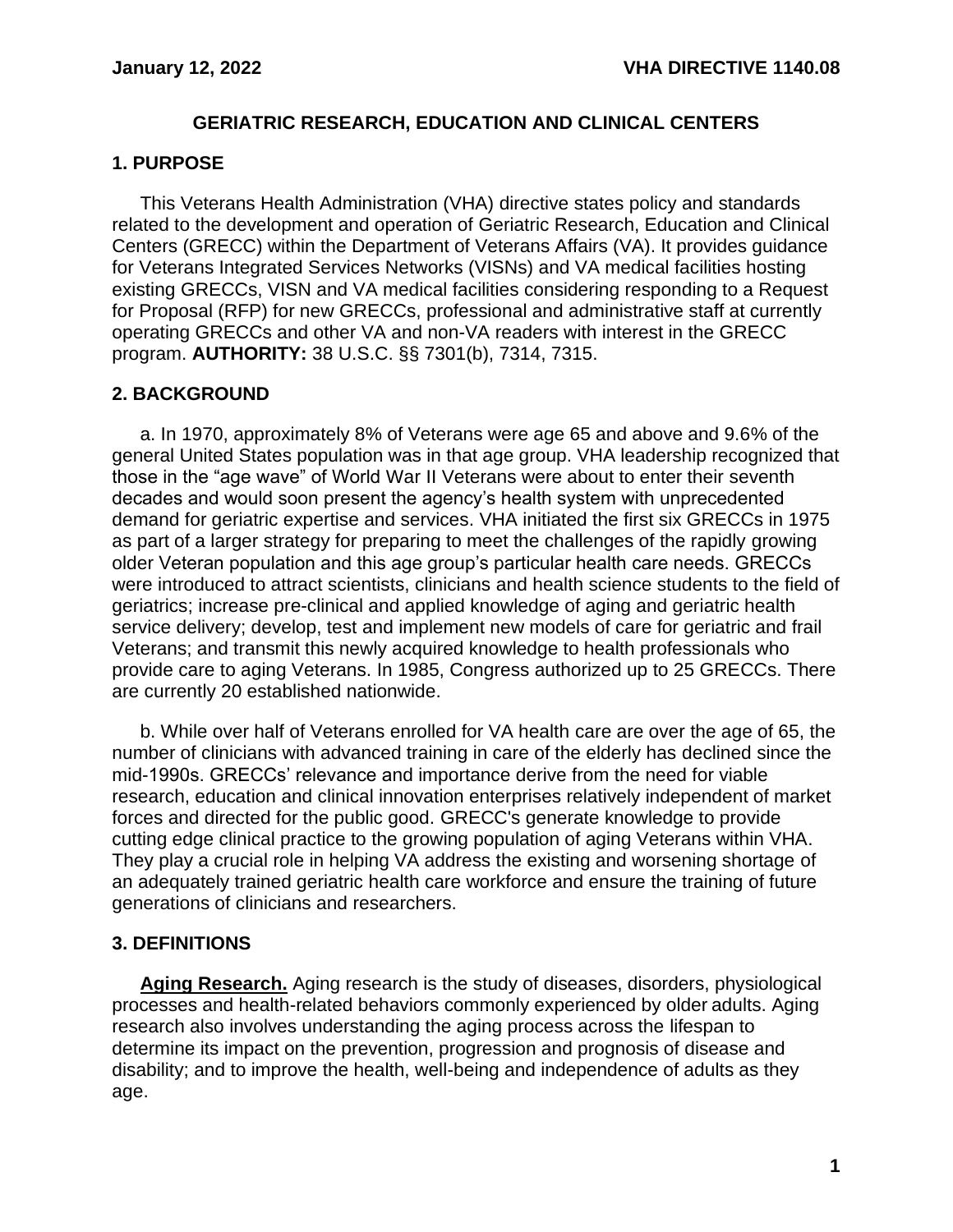### <span id="page-4-0"></span>**4. POLICY**

It is VHA policy to support establishment and sustainment of GRECCs at designated VA medical facilities for the purpose of conducting geriatric research, training of health care professionals and developing clinical innovations that improve the care of older Veterans.

#### <span id="page-4-1"></span>**5. RESPONSIBILITIES**

a. **Under Secretary for Health.** The Under Secretary for Health is responsible for:

(1) Ensuring overall VHA compliance with this directive.

(2) Selecting the site for a new GRECC, based on recommendations from a VA Executive Review Panel and authorizing the initial 3 years of Specific Purpose Funding and addition of 12 new full-time equivalent employees (FTEEs) upon the recommendation of the Executive Review Panel.

(3) Conferring the official designation as an "Approved GRECC" upon the satisfactory review of that site during its third year of existence.

(4) Terminating a GRECC if the facility does not meet the requirements of 38 U.S.C. § 7314 or has not demonstrated effectiveness in carrying out the established purpose of the center following a review and written recommendation of the VA Geriatrics and Gerontology Advisory Committee (GGAC).

(5) Appointing GRECC Directors on the recommendation of the Executive Director, Geriatrics and Extended Care (GEC).

(6) Responding to recommendations of the GGAC on all matters pertaining to geriatrics and gerontology to include: the ability of each GRECC to achieve its established purpose, the capability of VA to provide high quality geriatric and extended services and other health care services to eligible older Veterans and current and projected needs of eligible older Veterans for geriatric and extended-care services and other health care services from VA. *NOTE: The Under Secretary for Health may choose to act on any recommendation that is specifically directed to the Office of the Under Secretary for Health.*

(7) Responding to requests from VA medical facilities hosting GRECCs to reduce the number of GRECC Primary Core positions they are obliged to keep filled and either approving or denying them.

b. **Assistant Under Secretary for Health for Patient Care Services.** The Assistant Under Secretary for Health for Patient Care Services is responsible for supporting the Office of Geriatrics and Extended Care with implementation and oversight of this directive.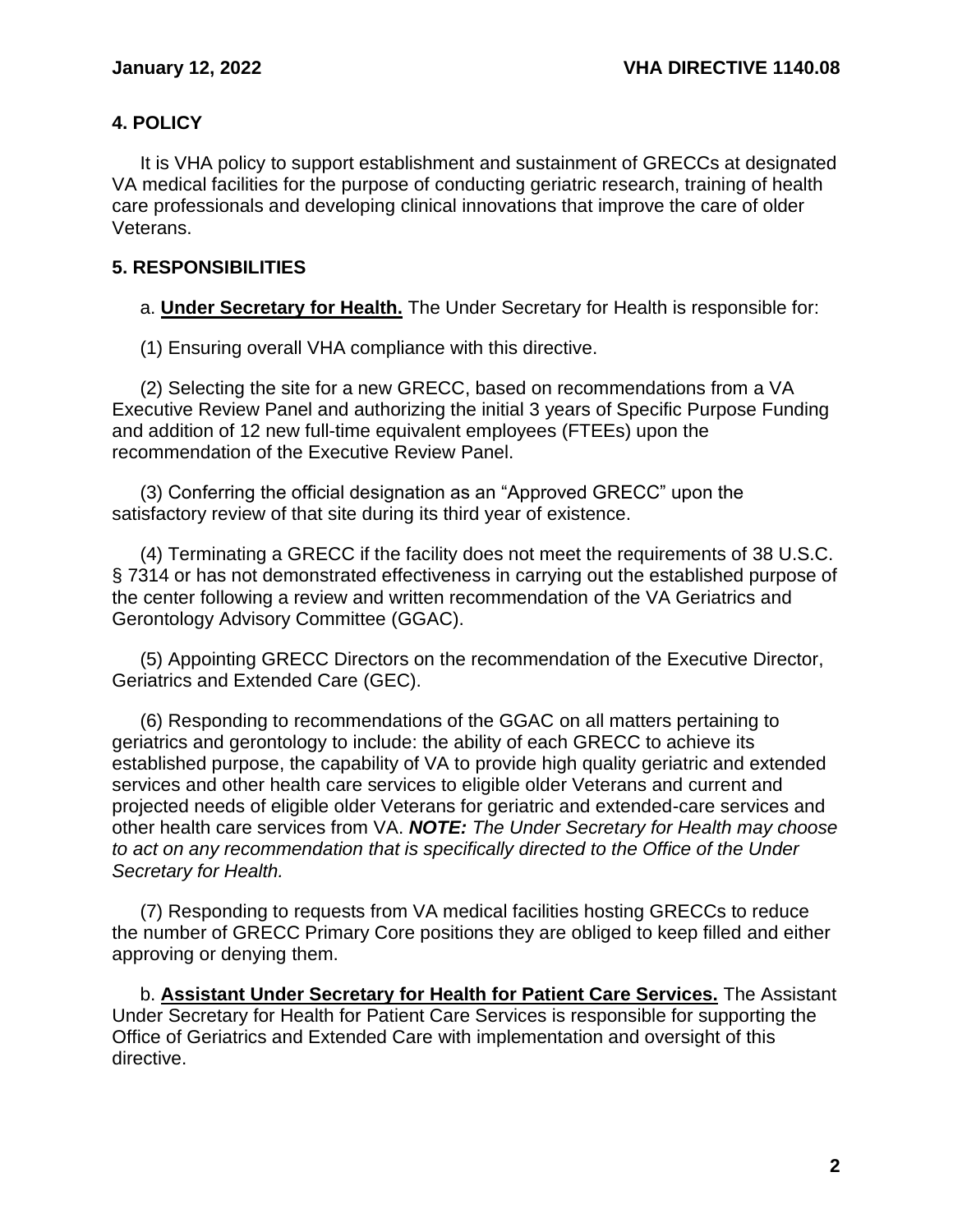c. **Assistant Under Secretary for Health for Operations.** The Assistant Under Secretary for Health for Operations is responsible for:

(1) Communicating the contents of this directive to each of the VISNs.

(2) Assisting VISN Directors to resolve implementation and compliance challenges in all VA medical facilities within that VISN.

(3) Providing oversight of VISNs to ensure compliance with this directive and its effectiveness.

d. **Executive Director, Geriatrics and Extended Care.** The Executive Director, GEC has overall accountability for GRECCs and is responsible for:

(1) Reviewing every GRECC Director nomination and making a recommendation to the Under Secretary for Health concerning approval.

(2) Reviewing and either approving or non-concurring on every nomination for a GRECC Associate Director or Administrative Officer.

(3) Bringing to the attention of the Assistant Under Secretary for Health for Patient Care Services any concerns impacting GRECCs.

(4) Providing proposals to the Under Secretary for Health for responding to recommendations from GGAC.

(5) Monitoring compliance with this directive by VISNs and VA medical facilities through appropriate monitoring activities.

e. **Chair, VA Executive Review Panel.** The VA Executive Review Panel consists of Chief Officers from Patient Care Services, Office of Academic Affiliations (OAA), Office of Research and Development (ORD) and representatives from Office of Operations and Strategy. The VA Executive Review Panel is chaired by the Executive Director for GEC. The Chair, VA Executive Review Panel is responsible for:

(1) Recommending GRECC site selection and addition of the 12 required new FTEEs to the Under Secretary for Health.

(2) Reviewing the Peer Review Committee findings on GRECC RFP requirements.

f. **National Director, Geriatric Research, Education and Clinical Centers Programs.** The national Director, GRECC Programs is responsible for:

(1) Advocating on behalf of individual GRECCs as well as the program as a whole for resources and support to ensure aging-related research, education and clinical innovations are developed, tested and disseminated.

(2) Offering recommendations to the Executive Director, GEC regarding policy,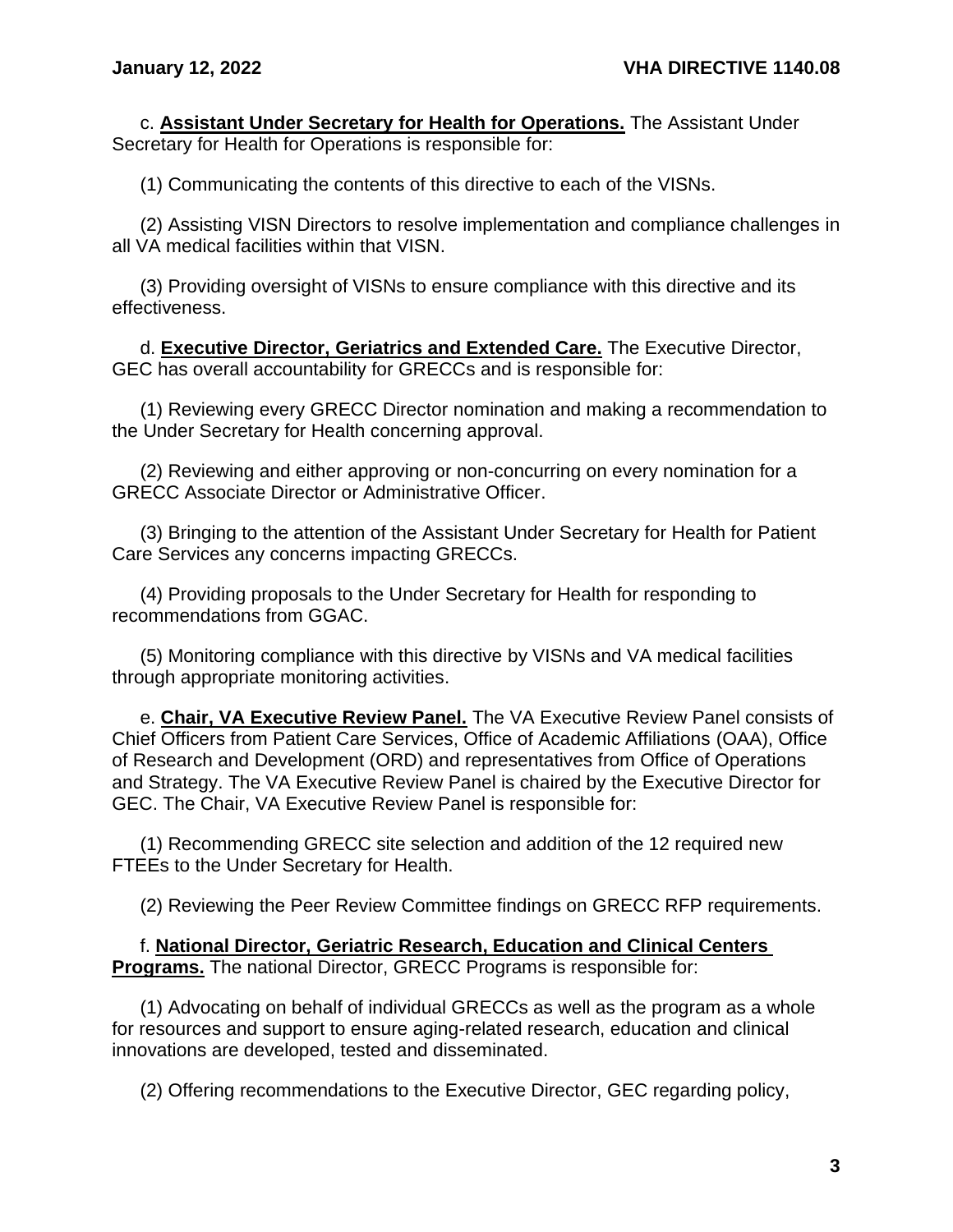resources and legislative considerations impacting GRECCs.

(3) Issuing annual instructions for submission and soliciting each GRECC's annual report and reviewing it with each GRECC's leadership during the second quarter of the following fiscal year.

(4) Developing and disseminating an annual composite report on the status and productivity of GRECCs for internal and external stakeholders.

(5) Facilitating inter-GRECC collaborative activities through meetings, announcements and information exchange.

(6) Arranging the GRECC site visits by the GGAC. This includes negotiating a date, clarifying local site arrangements to the GRECC, obtaining pre-site visit reports and finalizing and sending the report to the visited site for response to GGAC recommendations.

(7) Serving as the Chair of the VA Peer Review Committee, including:

(a) Appointing GRECC Directors and Associate Directors to the committee.

(b) Reviewing and rating all proposals according to pre-established criteria to ensure they conform to RFP requirements and rank order proposals.

(c) Arranging face to face site visits of facilities with strong proposals.

(d) Making recommendations to the Executive Review Panel.

g. **Veterans Integrated Services Network Director.** The VISN Director of each VISN containing a VA medical facility that hosts a GRECC is responsible for:

(1) Ensuring that all VA medical facilities within the VISN comply with this directive and informing national Director, GRECC Programs when barriers to compliance are identified.

(2) Ensuring the VA medical facility continues to fulfill the "Requirements for Establishing a GRECC" listed in paragraph 6.d.

(3) Ensuring the GRECC is provided with the necessary resources (fiscal, space, equipment, personnel and travel) for meeting its goals and addressing its mission through signature of the annual Memorandum of Understanding (MOU).

h. **Veterans Integrated Services Network Education Service Representative.** The VISN Education Service Representative (ESR) is responsible for ensuring the GRECC Associate Director for Education and Evaluation has resources to apply for and receive accreditation for GRECC educational programs.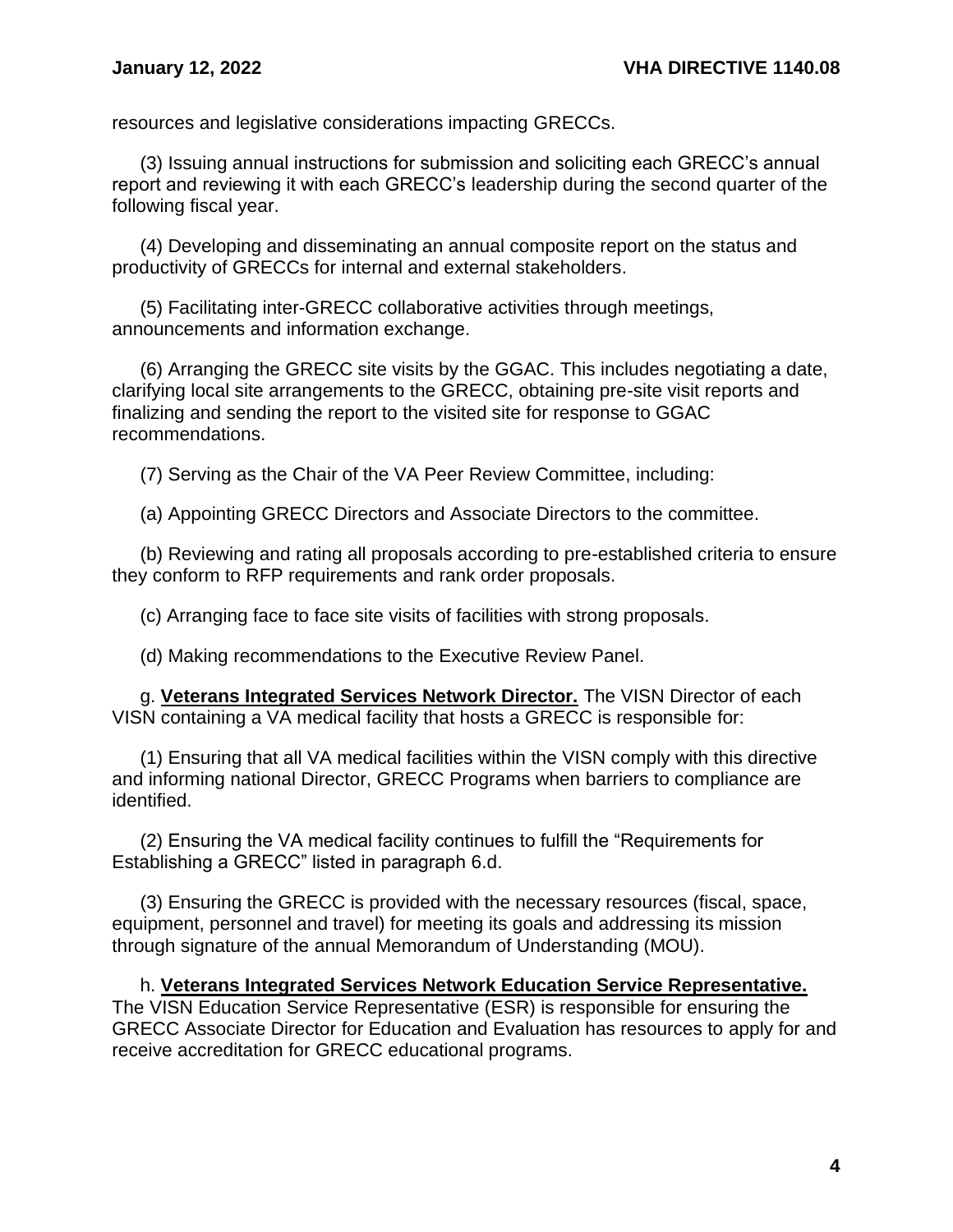i. **Veterans Integrated Services Network Designated Learning Officer.** The VISN Designated Learning Officer (DLO) is responsible for ensuring the GRECC Associate Director for Education and Evaluation is invited to participate in VISN-level educational needs assessment and curriculum/program planning for VA staff and trainees.

j. **VA Medical Facility Director.** The Director of each VA medical facility that hosts a GRECC is responsible for:

(1) Ensuring the VA medical facility continues to fulfill the "Requirements for Establishing a GRECC" listed in paragraph 6.d.

(2) Ensuring the GRECC has the necessary resources (fiscal, space, equipment, personnel and travel) for meeting its goals and addressing its mission.

(3) Ensuring the annual MOU for the GRECC is established with the GRECC Director. *NOTE: Individual VA medical facilities and VISNs may opt for this responsibility to be addressed at the VISN level.*

(4) Ensuring overall VA medical facility compliance with this directive and taking appropriate corrective action when non-compliance is identified.

k. **VA Medical Facility Chief of Staff.** The VA medical facility Chief of Staff (COS) is responsible for supervising the GRECC Director and collaborating with the VA medical facility Associate Director for Patient Care Services (ADPCS) to advocate on behalf of the program to the VA medical facility Director and the VISN.

l. **VA Medical Facility Associate Director for Patient Care Services.** The VA medical facility ADPCS is responsible for collaborating with the VA medical facility COS to advocate on behalf of the program to the VA medical facility Director and the VISN.

m. **VA Medical Facility Associate Chief of Staff for Education or Designated Education Officer.** The VA medical facility Associate Chief of Staff for Education (ACOS/E) or Designated Education Officer (DEO) is responsible for collaborating with the GRECC Associate Director for Education and Evaluation each year during the annual allocation cycle to develop the request to OAA for Health Professions Trainee (HPT) stipend support.

n. **Geriatric Research, Education and Clinical Center Director.** The GRECC Director oversees the overall operations and performance of the GRECC and is responsible for:

(1) Articulating and promoting the vision, mission and goals of the program.

(2) Advocating for resources (including space, personnel, supplies and travel support) on behalf of the GRECC.

(3) Serving as ex officio member of the GRECC Advisory Subcommittee.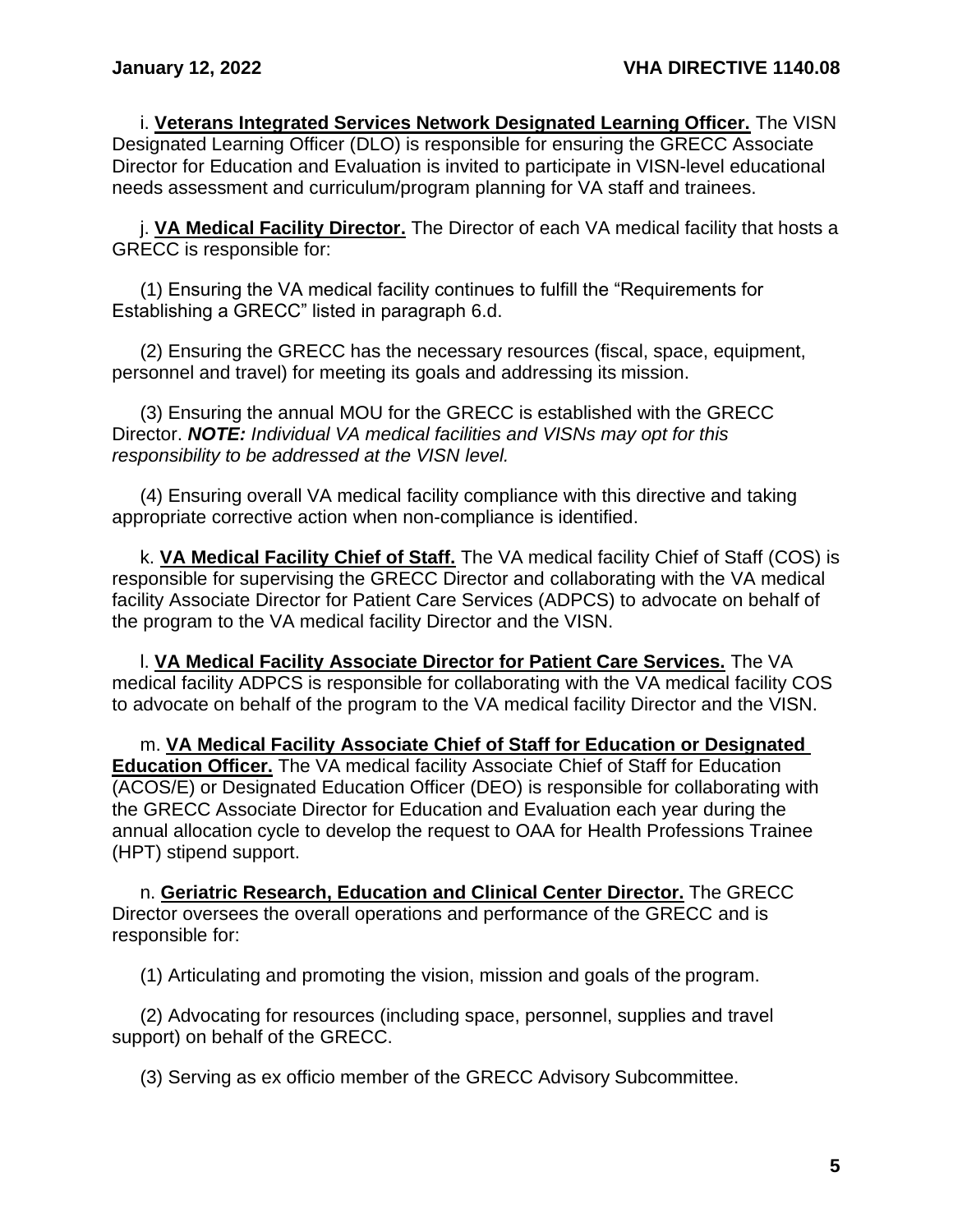(4) Representing or delegating authority to represent, the GRECC on suitable committees, boards and councils of the VA medical facility and VISN and to GEC in Veterans Affairs Central Office (VACO).

(5) Ensuring that all GRECC Associate Directors and the Administrative Officer work collaboratively in the annual development and evaluation of the GRECC's goals and objectives.

(6) In collaboration with Human Resources, initiating all necessary personnel actions concerning GRECC Core Staff, including hiring, promotion, evaluation, recognition, counseling, reprimand, discipline and termination.

(7) Establishing an annual MOU with the VA medical facility Director and the VISN Director that outlines the responsibilities of each party to fulfill the mission of the GRECC.

(8) Participating in the monthly calls and face to face meetings of the GRECC Directors.

(9) Seeking out and acting upon opportunities to collaborate with other GRECC programs and personnel.

(10) Providing oversight of the collaboration between VA medical facility ACOS/E or DEO and GRECC Associate Director for Education and Evaluation (AD/EE) regarding clinical training experiences for all GRECC trainees.

o. **Geriatric Research, Education and Clinical Centers Associate Director for Research.** The GRECC Associate Director for Research is responsible for:

(1) Identifying and developing funding opportunities relevant to GRECC research.

(2) Providing or engaging suitable mentoring for junior GRECC research staff and other GRECC trainees interested in enhancing their research experience and skills.

(3) Serving as a role model for other GRECC investigators by actively engaging in aging research related to one or more of the GRECC's focus area(s).

(4) Serving on, or designating a suitable alternative to serve on, the VA medical facility Research & Development Committee or other VA medical facility or VISN leadership group(s)with involvement in research activities.

(5) Serving as an ex officio member of the GRECC Advisory Subcommittee, at the discretion of the GRECC Director and Advisory Subcommittee Chair.

(6) Participating in the calls of the GRECC Associate Directors for Research or delegating a proxy when unable to participate.

(7) Seeking out and acting upon opportunities to collaborate with other GRECC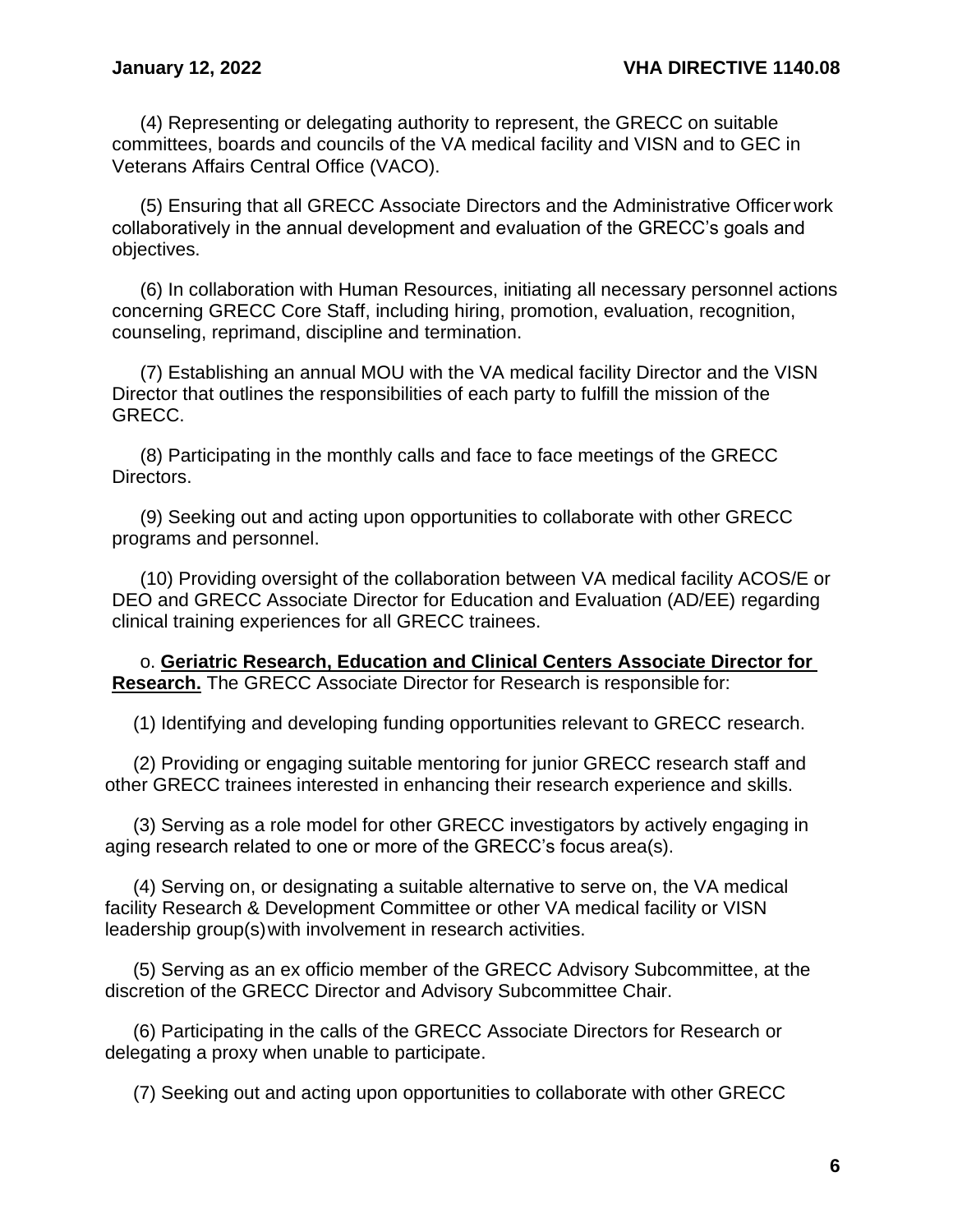Associate Directors for Research, their programs and personnel.

p. **Geriatric Research, Education and Clinical Center Associate Director for Education and Evaluation.** The GRECC Associate Director for Education and Evaluation is responsible for:

(1) Leading all-GRECC evaluation activities such as preparation of the GRECC annual report and the preparation of self-study materials for GGAC site visits.

(2) Coordinating, developing and evaluating aging-related educational programs to improve knowledge and skills of HPTs and VA employees locally, regionally and nationally.

(3) Identifying and developing support mechanisms to underwrite GRECC educational programs.

(4) Collaborating with the Associate Director for Clinical to institute and conduct evaluation strategies targeting GRECC clinical innovations.

(5) Serving on the VISN Education Committee or similar-level deliberative body responsible for supporting locally developed educational programs.

(6) Liaising between the GRECC and the VISN's DLO.

(7) Serving as an ex officio member of the GRECC Advisory Subcommittee, at the discretion of the GRECC Director and Advisory Subcommittee Chair.

(8) Participating in the calls of the GRECC Associate Directors for Education and Evaluation or delegating aproxy when unable to participate.

(9) Seeking out and acting upon opportunities to collaborate with other GRECC Associate Directors for Education and Evaluation, their programs and personnel.

(10) Collaborating with the VA medical facility ACOS/E or DEO and professionspecific VA Program Director/Site Director for purposes of providing GRECC-related clinical training to HPTs, including ensuring on annual basis that the educational goals for HPTs are met, and if not, determining remediation steps to meet those goals.

q. **Geriatric Research, Education and Clinical Center Associate Director for Clinical.** The GRECC Associate Director for Clinical is responsible for:

(1) Identifying, developing and securing support for conducting and evaluating clinical demonstration projects (CDPs). Funding support may be obtained from VHA Program Offices, the VISN or other institutions. Suitable means for selecting the focus of CDPs can include, but are not limited to:

(a) Evidence-based or other promising practices that should be, but have not yet been, incorporated into routine clinical care; and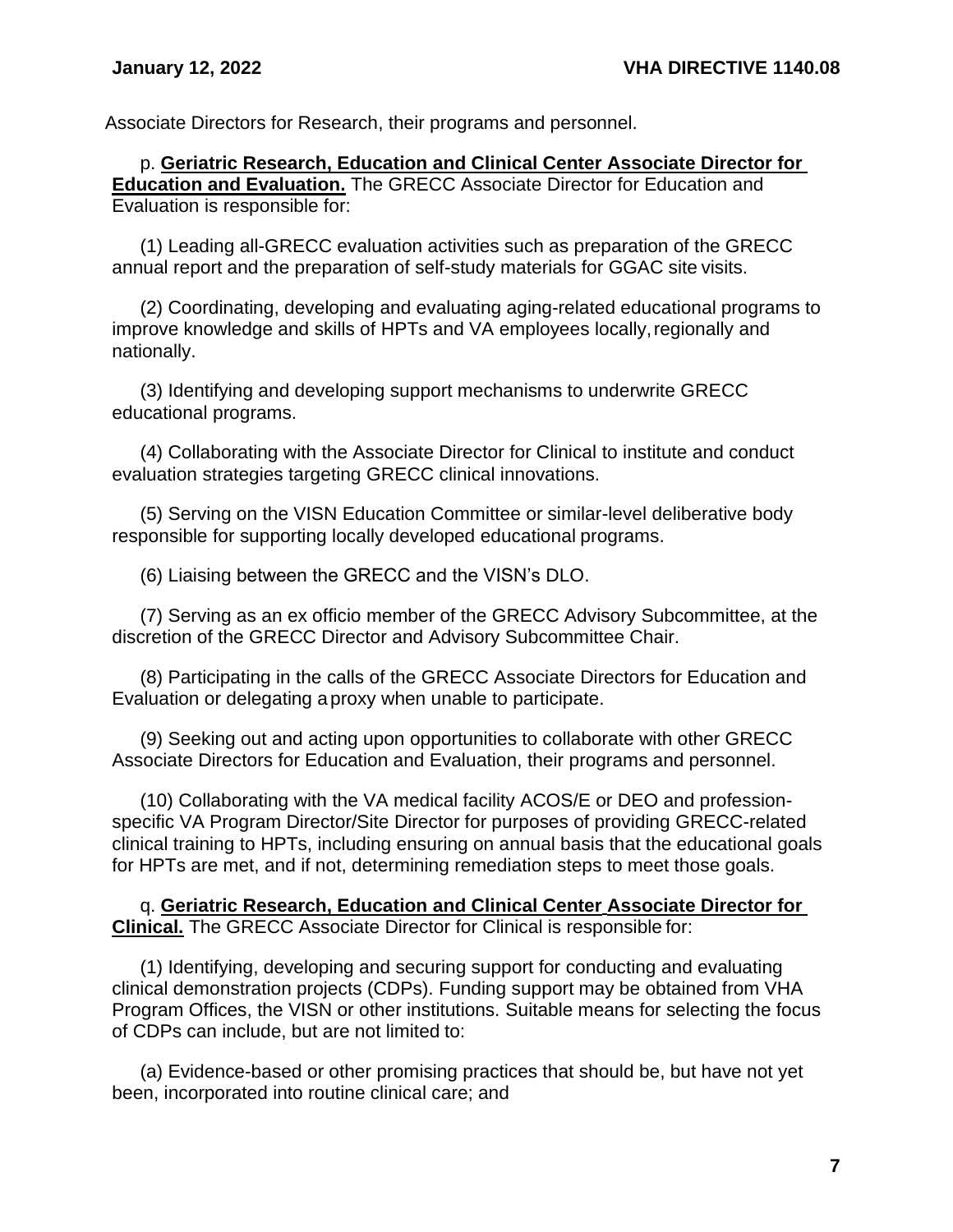(b) Quality Improvement/Implementation Science approaches designed to improve processes of care.

(2) Collaborating with the Associate Director for Research to:

(a) Identify promising clinical research questions.

(b) Assist in developing those questions into credible research protocols.

(c) Help secure support for undertaking the investigations for addressing the research questions.

(3) Collaborating with the Associate Director for Education and Evaluation in instituting and conducting evaluation strategies targeting clinical innovations.

(4) Ensuring there are an adequate number of clinical supervisors for geriatrics and gerontology-focused clinical educational opportunities for GRECC HPTs working in GRECC programs.

(5) Serving as an ex officio member of the GRECC Advisory Subcommittee, at the discretion of the GRECC Director and Advisory Subcommittee Chair.

(6) Participating in the calls of the GRECC Associate Directors for Clinical or delegating a proxy when unable to participate.

(7) Seeking out and acting upon opportunities to collaborate with other GRECC Associate Directors for Clinical, their programs and personnel.

r. **Geriatric Research, Education and Clinical Center Health Systems Specialist or Administrative Officer.** The GRECC Health System Specialist (HSS) or Administrative Officer (AO) is responsible for:

(1) Coordinating with the GRECC Director and Associate Directors for the purpose of managing the GRECC and its resources.

(2) Developing the budget under direction of the GRECC Director and retaining responsibility for allocation of resources to meet GRECC goals.

(3) Providing expert assistance on cost-accounting and cost-effectiveness for GRECC operations.

(4) Serving as a resource to the GRECC Advisory Subcommittee and, at the discretion of the GRECC Director and Advisory Subcommittee Chair, serving as an ex officio member of that group; or serving as the Designated Federal Officer for the GRECC Advisory Subcommittee when appointed by the VA medical facility Director.

(5) Coordinating with the GRECC Director and Associate Directors, VA medical facility leadership, VISN leadership and VACO for periodic site visits by the GGAC and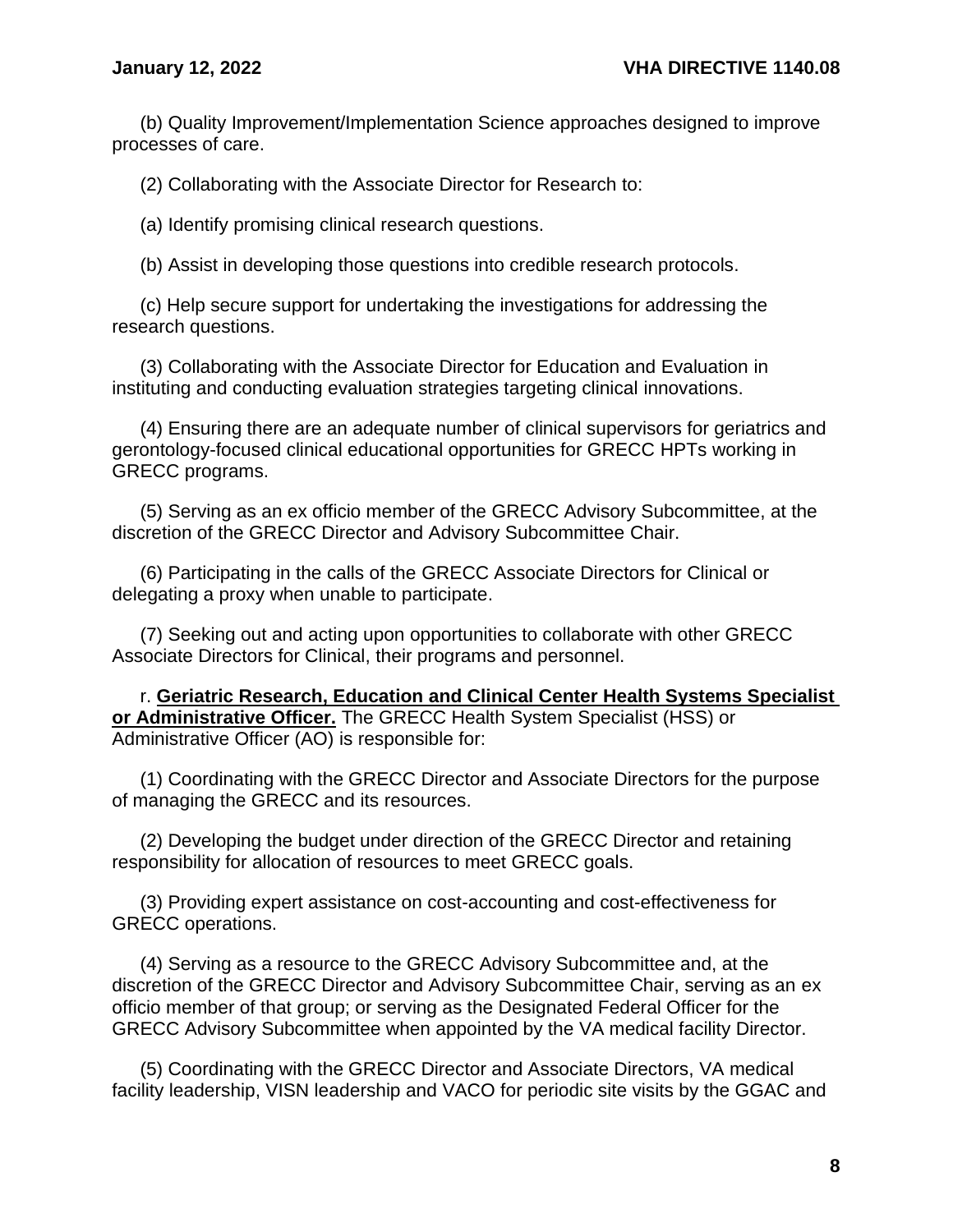the communications stemming from those site visits.

(6) Participating in the collection of data and finalizing the annual report of GRECC activities for submission to VACO.

(7) Participating in bi-monthly GRECC HSS/AO calls or delegating a proxy when unable to participate.

(8) Seeking out and acting upon opportunities to collaborate with other GRECC HSS/AOs, their programs and personnel.

#### <span id="page-11-0"></span>**6. REQUIREMENTS FOR ESTABLISHING GERIATRIC RESEARCH, EDUCATION AND CLINICAL CENTERS**

a. A GRECC is a Center of Excellence designated by the Under Secretary for Health and designed for the advancement and integration of research, education and clinical innovations in geriatrics and gerontology. GRECCs must conform to the requirements in this directive as judged by the GGAC, an external Federal Advisory Committee appointed by the Secretary for Veterans Affairs pursuant to 38 U.S.C. § 7315.

b. There is no standing opportunity for establishing new GRECCs. In the event VA leadership determines it is appropriate to increase the number of GRECCs, the resources necessary to support the proposed increase are appropriated and the needed resources to support the proposed increase are made available. At that point, an RFP is issued, specifying the proposal requirements and the criteria on which the proposals will be judged.

c. The peer review committee comprised of GRECC Directors and Associate Directors are appointed by the national Director, GRECC Programs. The national Director, GRECC Programs chairs and reviews all proposals to ensure they conform to the requirements in the RFP and rates them according to pre-established criteria.

(1) The top-ranking proposals will be invited to respond to reviewer comments and then will be site-visited by a subcommittee of the GGAC.

(2) The findings of the peer review committee and the site visit teams will be reviewed by an Executive Review Panel consisting of Chief Officers of Patient Care Services, Academic Affiliations and Research and Development and representatives from Strategy and Operations.

d. Most GRECCs are hosted by a single VA medical facility, however, several have two-site configurations in order to take advantage of existing, complementary programmatic strengths that arise when the two sites collaborate. In the event a VA medical facility is a two-site configuration of VA medical facilities, proposals must include explicit details on the anticipated impact of the two-site arrangement on the requirements and what procedures, measures, policies and oversight controls will be in place to ensure the arrangement operates favorably.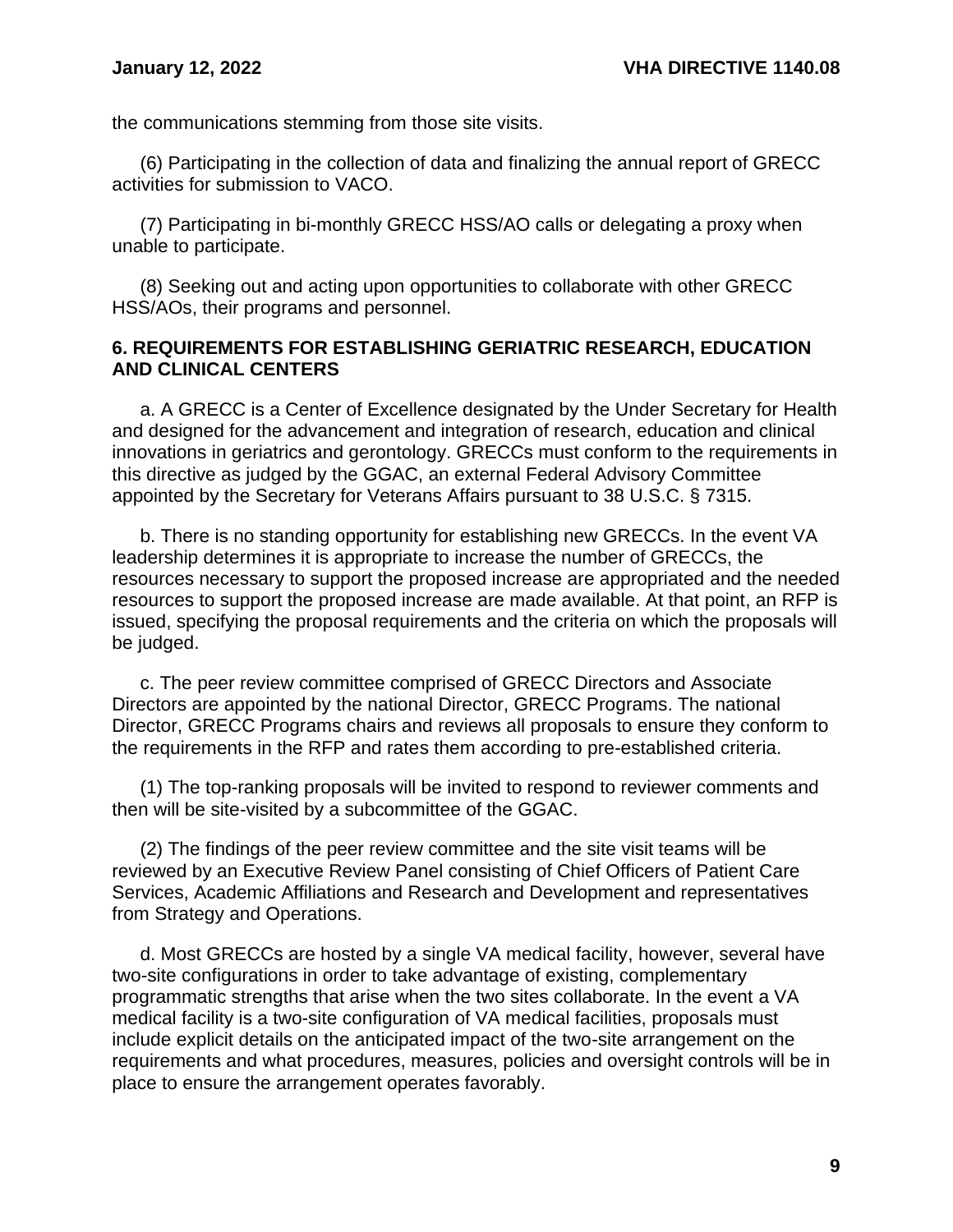e. To justify establishing a GRECC, the VA medical facility must fulfill the following requirements:

(1) The VA medical facility must be affiliated with a Graduate Medical Education (GME) sponsoring institution with an Accreditation Council on Graduate Medical Education (ACGME) accredited fellowship in geriatric, family, internal medicine or psychiatry that include regular rotations in VA geriatric programs, nursing homes and other extended care programs.

(2) The VA medical facility must be affiliated with an accredited school of nursing or an associated health professions school in which students receive education and training in geriatrics through regular rotations in VA geriatric programs, nursing homes and other extended care programs.

(3) The VA medical facility must provide active training for HPTs (at least three health professions).

(4) The VA medical facility must be willing, able and committed to continue supporting the GRECC at full staffing indefinitely once the initial 3 years of VACO Specific Purpose Funding have been completed.

(5) The VA medical facility must have adequate funds to enable the GRECC to function effectively in geriatric research, education and clinical.

(6) The VA medical facility must have the ability to attract scientists who are committed to ingenuity, creativity and productivity in health care research.

(7) At the time of application, the VA medical facility must be supporting a research program with a cadre of funded principal investigators who are interested, willing and capable of supporting the geriatric research focus.

(8) At the time of application, the VA medical facility must be supporting an active research program that includes elements in no fewer than two of the following: preclinical, clinical, health services and rehabilitation research.

(9) There must be adequate physical space and resources for the development of a high-quality research program. Actual space requirements will vary depending on the types of research programs.

(10) There must be a location for GRECC administrative office and meeting space that will accommodate staff and trainees and is as contiguous as possible to facilitate interaction and collaboration among GRECC personnel. For a two-site GRECC, two such locations must be available.

#### <span id="page-12-0"></span>**7. PROGRAM COMPONENTS AND STANDARDS**

Improving care, quality and outcomes for older Veterans is the foundation of each GRECC's program, focus and identity. Each GRECC has three distinct yet integrated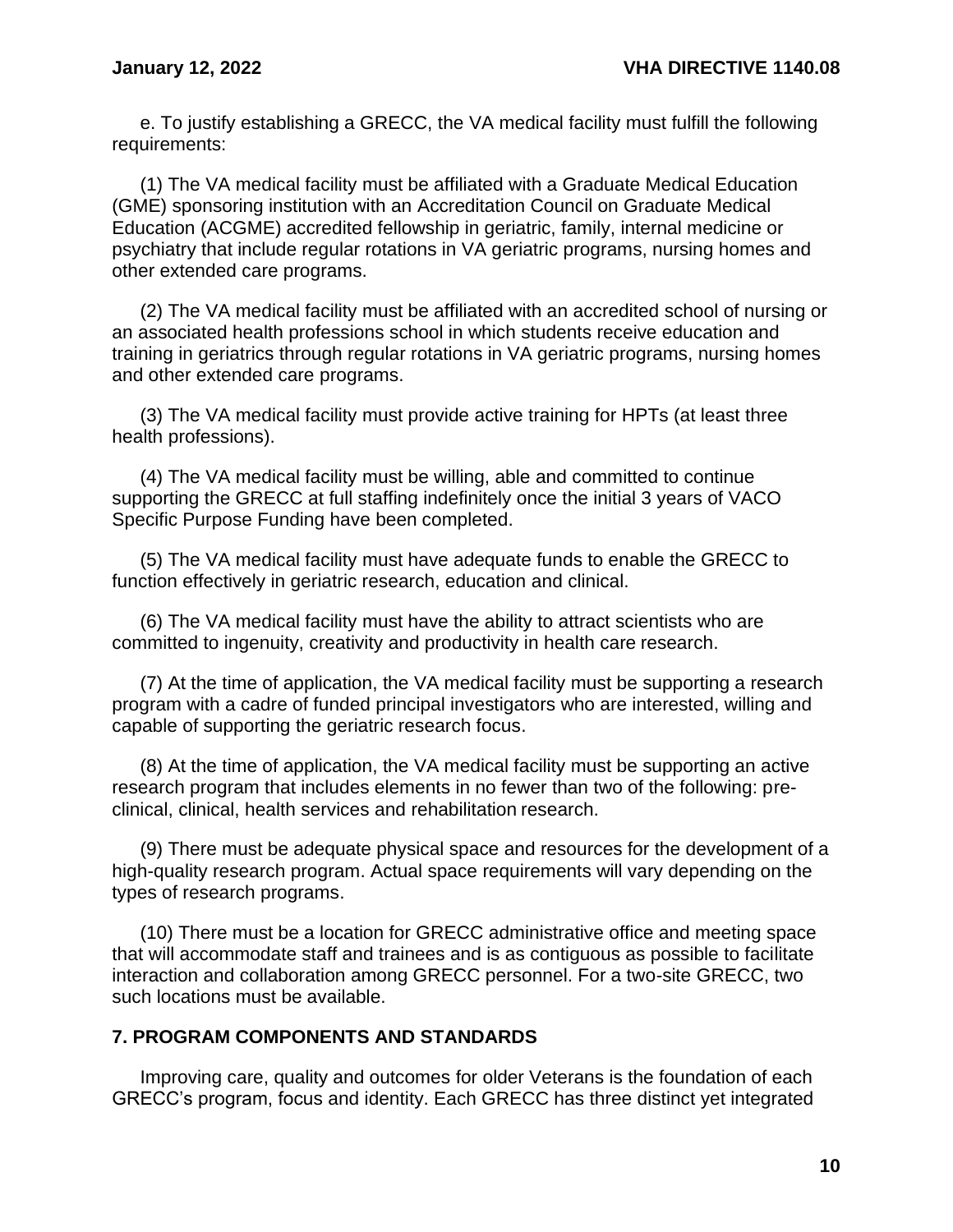program components: research, education and clinical innovation. The integrated nature of the GRECC means that clinicians and educators are expected to be involved in research; researchers and clinicians are expected to be involved in education; and the ultimate goal of the researchers and educators is to enhance the care delivered to older Veterans. Each GRECC core staff member, other than those with exclusively administrative roles, will fulfill this obligation differently, according to their particular skill set; but all must have involvement to some degree in all three components.

#### <span id="page-13-0"></span>**8. RESEARCH COMPONENT**

a. GRECC research reflects a balanced program of aging research that has components in the pre-clinical, clinical, health services (including implementation science) and rehabilitation realms of research. Each GRECC's research activity should strive to be a blend of at least three of these realms, seeking pathways by which more basic research can be used to improve health and health care for older Veterans. In order to foster inter-investigator exchange and support, each GRECC is expected to concentrate on a limited number of research foci related to GRECC's aging and geriatrics research programs.

b. Certain diseases or conditions are hallmarks of aging or occur almost exclusively in elderly people. Research on such diseases or conditions meets the definition for aging research. For example, a study focused on Alzheimer's disease or prostatic carcinoma is aging research.

(1) When the definition of aging research is applied to diseases that may occur at any age, all or a significant proportion of the human subjects, model organisms or tissues that are the focus of the work must be of advanced age for the work to qualify as "aging research". For example, research concerning diabetes, osteoporosis or rheumatoid arthritis, which are prevalent in both elderly and younger cohorts, must focus on human subjects, model organisms or tissues of advanced age in order to qualify as aging research.

(2) Included in aging research are:

(a) Longitudinal studies focusing on later life outcomes including functional status.

(b) Investigations of molecular and cellular processes, model organisms or simulation models of the impact of the progression of time and advancing age on biological processes.

(c) Gerontological investigations of psychosocial and spiritual factors and the influences of these factors on health and aging behaviors.

(d) Epidemiological research on the prevalence, causes, predictors and outcomes of geriatric diseases, conditions and syndromes.

(e) Treatment of aged patients and geriatric conditions.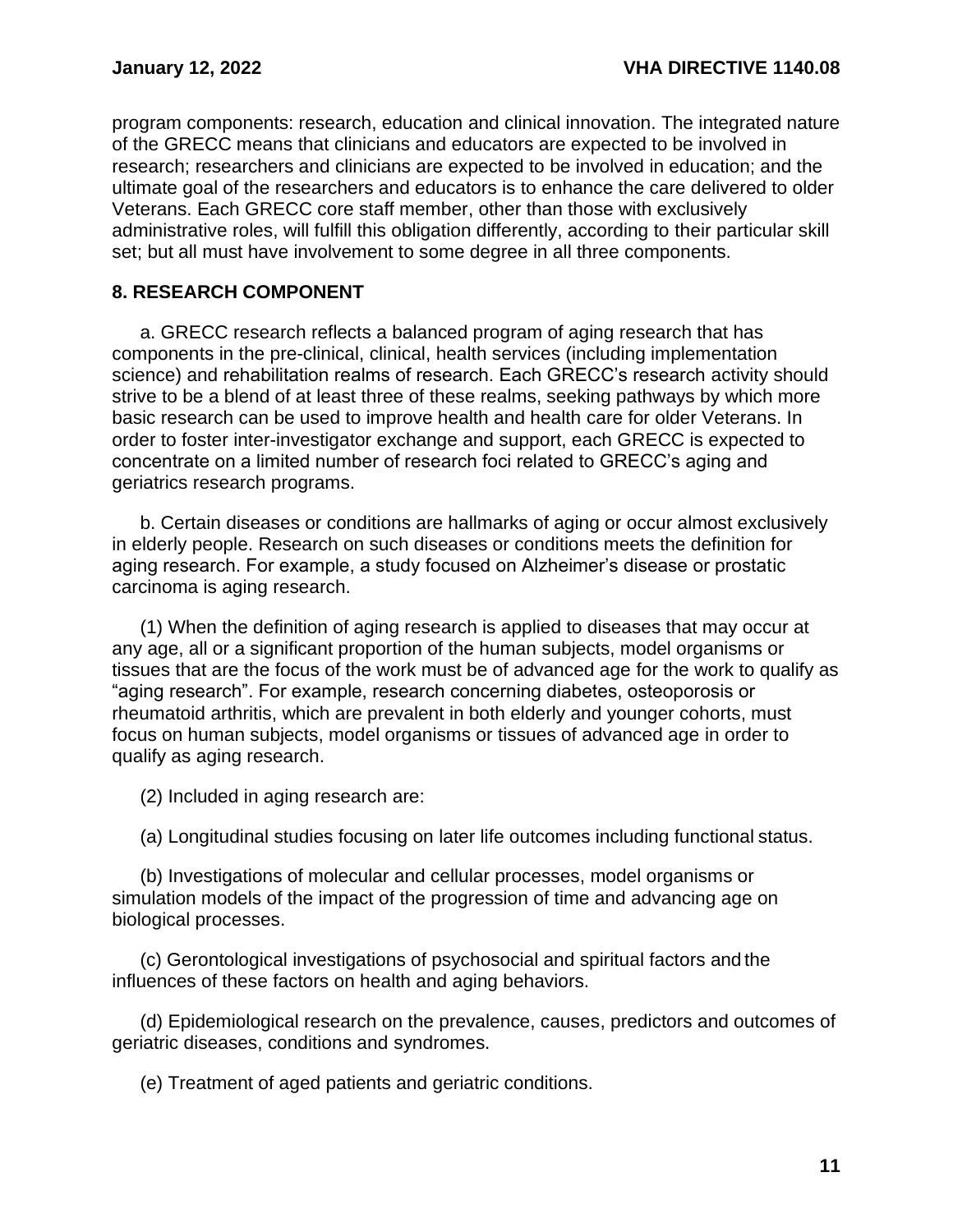(f) Health services research to understand and improve care delivery processes and systems for older Veterans or their caregivers.

(g) Implementation science devoted to enhancing adoption of geriatric best practices.

(h) Educational research on effective training of health professionals in geriatrics and gerontology.

(i) Research that aims to enhance geriatric patient and caregiver engagement in care, including interventions that promote and support self-management of chronic conditions, Veteran and caregiver participation in shared decision making, advanced care planning, goals of care and hospice care.

c. Whenever feasible and appropriate, investigations in GRECC's aging and geriatrics research programs must involve two or more of those research realms, e.g., bench research giving rise to studies of clinical applications and rehabilitation strategies or clinical trials inspiring clinical interventions that merit study through health services research and whenever appropriate, must involve Veterans and information concerning Veterans. By striving to build and nurture cohesive groups of investigators who represent a variety of scientific disciplines working together collaboratively on a limited number of related endeavors in a creative and synergistic fashion, a GRECC achieves a singular capability for fostering significant scientific progress.

d. To support the growth and vitality of this environment, a GRECC, the VA medical facility and academic affiliate must collaborate to:

(1) Attract high quality, creative scientists and clinician-scientists to the program.

(2) Provide physical space and resources for the development of a high-quality aging and geriatrics research program.

(3) Develop effective interdisciplinary teams to innovate and test models of geriatric care and to address challenges of geriatric health delivery research.

(4) Integrate pre-clinical and applied research with education and training programs in order to develop and improve clinical evaluation and models of clinical intervention.

(5) Develop an effective process for the timely development, monitoring and periodic reevaluation of research goals.

e. Each GRECC's research program represents a substantial commitment of space, equipment, resources and human capital to the pursuit of aging research. As such, the majority (more than 50%) of the research activity supported by the original allocation of core FTEE positions devoted to research must be devoted to activities consistent with the definition for aging research This research needs, to the greatest degree appropriate and feasible, to involve Veteran subjects or data. *NOTE: It is expected GRECCs will typically exceed the minimum 50% figure as they mature and their*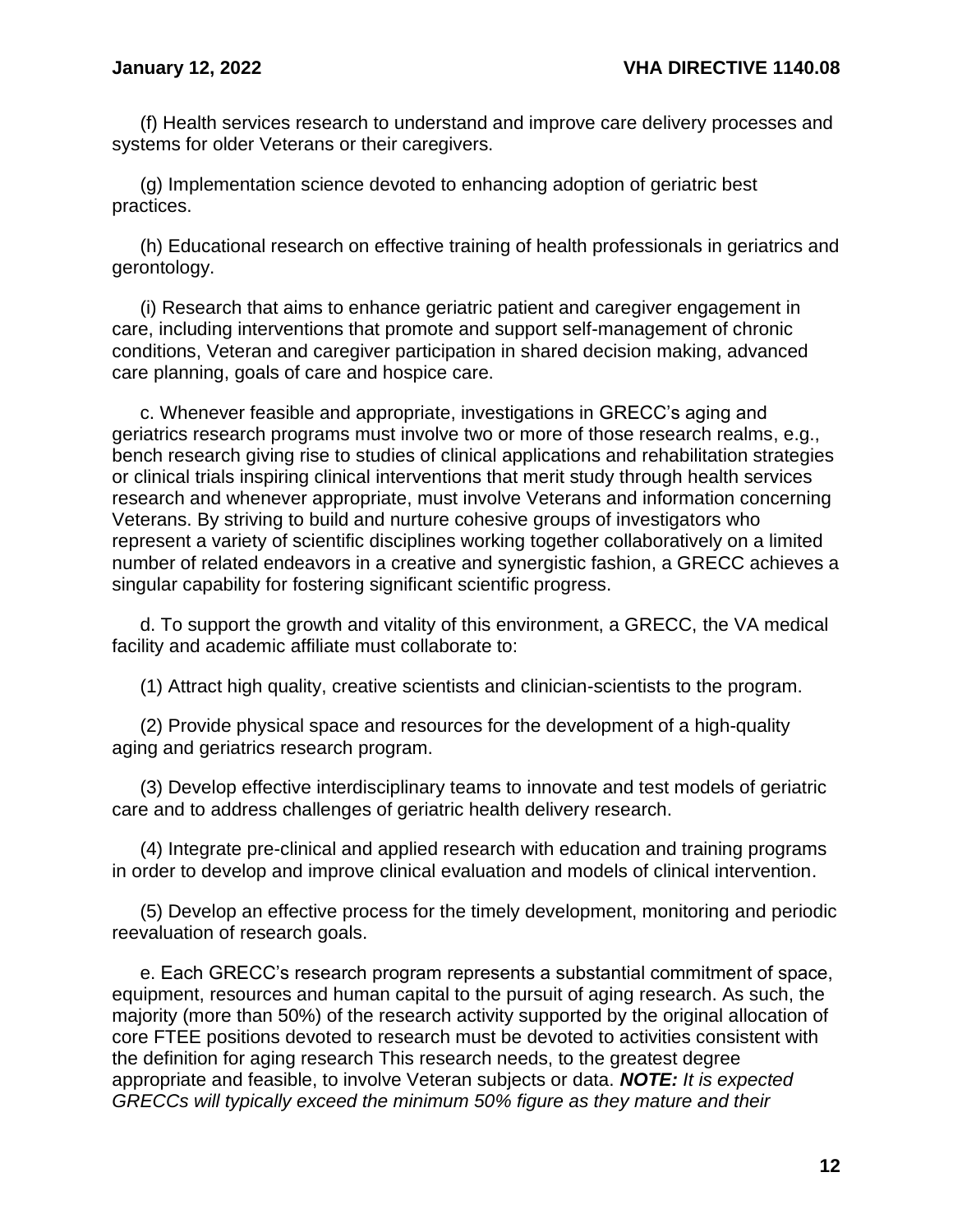*investigators' efforts grow increasingly focused and productive.*

(1) For the vitality, development and sustaining relevance of the field of aging research, the recruitment of scientists should include, as appropriate, those whose expertise and experience was developed in fields other than aging and whose skills can then be redirected to aging research when they join the GRECC. *NOTE: GRECC leadership must set reasonable but clearly defined expectations with such investigators regarding their efforts, e.g., that at least 50% of their GRECC-supported effort be agingrelated within 3 years; and exceed 75% after 5 years.*

(2) GRECC leadership must enforce to established GRECC investigators, whose interests have migrated away from the GRECC's foci or who have been funded to take their investigations in directions inconsistent with the mission of the GRECC, the clearly defined expectation that at least 75% of the investigators' GRECC-supported effort must return to aging-related GRECC focus topics within 3 years; and that unwillingness or failure to do so will necessitate transition to another source of support.

(3) Funding for GRECC research is generated from multiple sources, both VA and non-VA.

(a) VA funding for research is provided through the merit review research program of ORD which includes Cooperative Studies, Career Development program, Biomedical-Lab Research and Development (R&D), Clinical Sciences R&D, Health Services R&D and Rehabilitation R&D. Another VA resource is the Quality Enhancement Research Initiative, or QUERI, which focuses on implementation science.

(b) In light of the finite amount of research funding available from VA, GRECCs must also pursue non-VA sources for support of research funding. Potential sources of non-VA support include several of the National Institutes of Health, Department of Defense, Agency for Healthcare Research and Quality, Department of Health and Human Services and state offices (such as public universities). *NOTE: Other promising sources are private foundations and corporations, although care must be taken to ensure applicable safeguards regarding avoidance of conflict of interest and bias are in place. GRECC employees are required to participate in annual Government Ethics Training through the Talent Management System.*

(4) GRECC staff must participate in national, regional and local professional activities integral to research, such as study sections for review of research proposals, editorial boards, scientific organizations, journal clubs and professional societies.

(5) Research programming and funding are locally administered at VA medical facilities by the Associate Chief of Staff for Research and an R&D Committee. Each GRECC research proposal must be reviewed, approved and monitored in accordance with VA policy on research (see VHA Directive 1200.01(1), Research and Development Committee, dated January 24, 2019).

#### <span id="page-15-0"></span>**9. EDUCATION COMPONENT**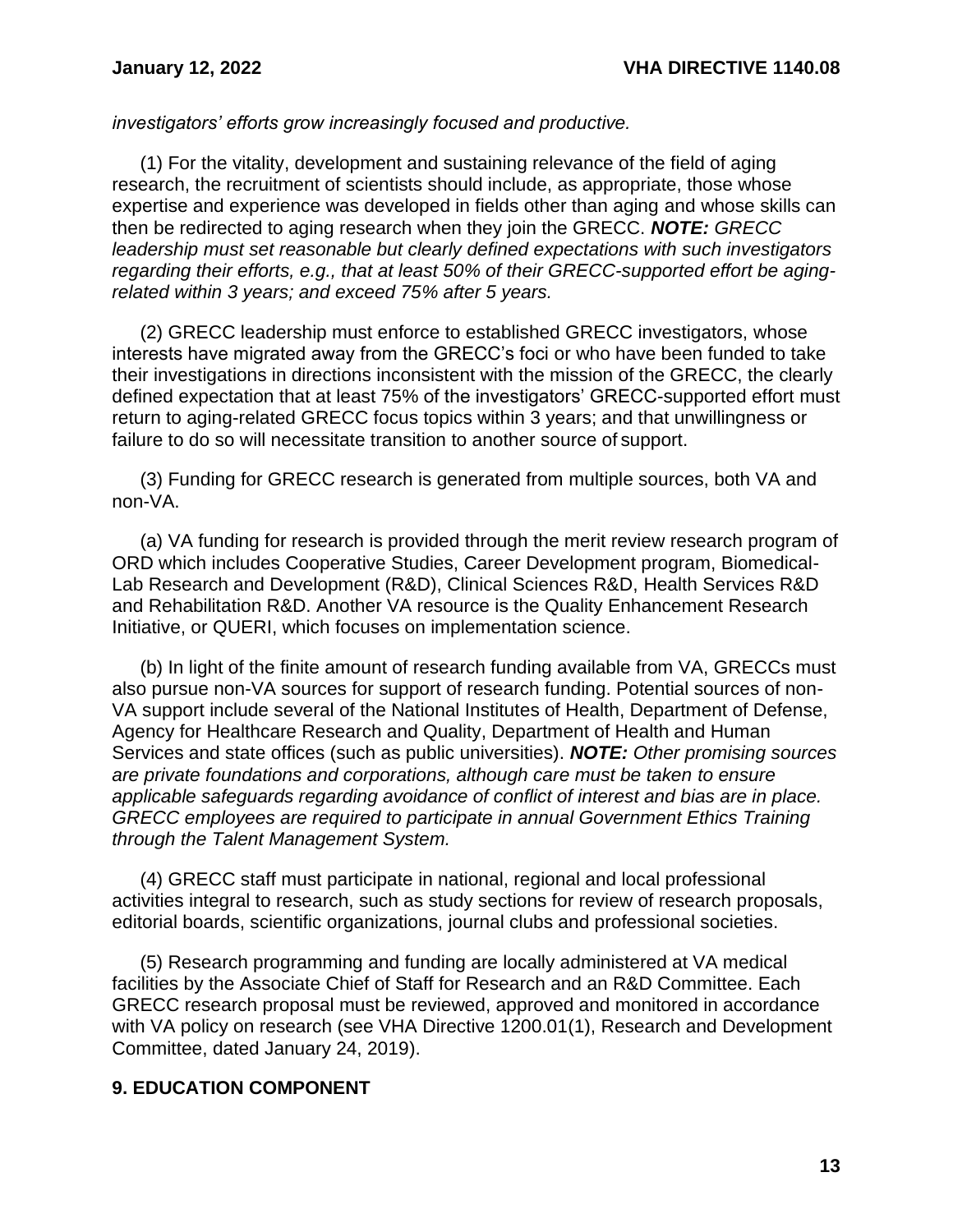a. GRECCs have a primary responsibility for translating new and existing geriatric knowledge and skills into interprofessional clinical practice through their actions as local, regional and national resources for geriatric education and training. This function is accomplished through GRECC education and training programs. GRECC staff members are responsible for disseminating new knowledge and research findings through publications, presentations at scientific meetings and training and education programs for HPTs and professional staff. A majority (more than 50%) of the GRECC staff educational activity supported by GRECC resources must concern aging and geriatrics topics.

b. All GRECC education programs must incorporate evaluation strategies directed at processes and outcomes to ensure educational objectives are being met and to ensure continuous quality improvement. Programs must ensure on annual basis that the educational goals for HPTs are met, and if not, determine remediation steps to meet those goals. The content of most educational programming must focus on state-of-theart care of elderly Veterans and, whenever possible, translate new knowledge from research and clinical innovations into educational experiences. A second important focus for educational efforts is the development of mentors in geriatrics, which may involve instruction in research methodology as well as administration and leadership. The GRECC Director and Associate Director for Education and Evaluation must collaborate with the VA medical facility's DEO to request HPT positions for geriatrics each year from OAA. The VA medical facility ACOS/E or DEO must assist with the coordination of educational activities at the VA medical facility level and link the GRECC's activities with the VISN and VACO education and training efforts. The ACOS/E or DEO can serve as a conduit to educational resources available for employees and HPTs. There must be GRECC representation to those VISN boards and committee(s), if any, concerned with education and training, in order to foster fulfillment of the GRECC's obligation to serve as a VISN resource and to offer a means for accessing support and fostering participation to achieve that end.

c. **Medical Students.** GRECCs must provide or arrange for the provision of elective or selective rotations for third- and fourth-year medical students through a range of geriatrics and extended care clinical programs that must include as many of the following as feasible: home care, hospice and palliative care, community living center or nursing home, geriatric evaluation and management, Geriatric Patient-Aligned Care Team, GRECC clinical innovations and other GEC programs.

d. **Physician Residents.** GRECCs must provide or arrange for the provision of regular rotations for physician residents of the affiliate's accredited internal medicine, family medicine or psychiatric training programs through a range of geriatrics and extended care clinical programs that must include as many of the following as feasible: home care, hospice and palliative care, community living center or nursing home, geriatric evaluation and management, Geriatric Patient-Aligned Care Team, GRECC clinical innovations and other GEC programs.

e. **Geriatric Medicine Fellow Positions.** These positions are accredited for a 12 month training experience. Geriatrics has been recognized by the ACGME as a sub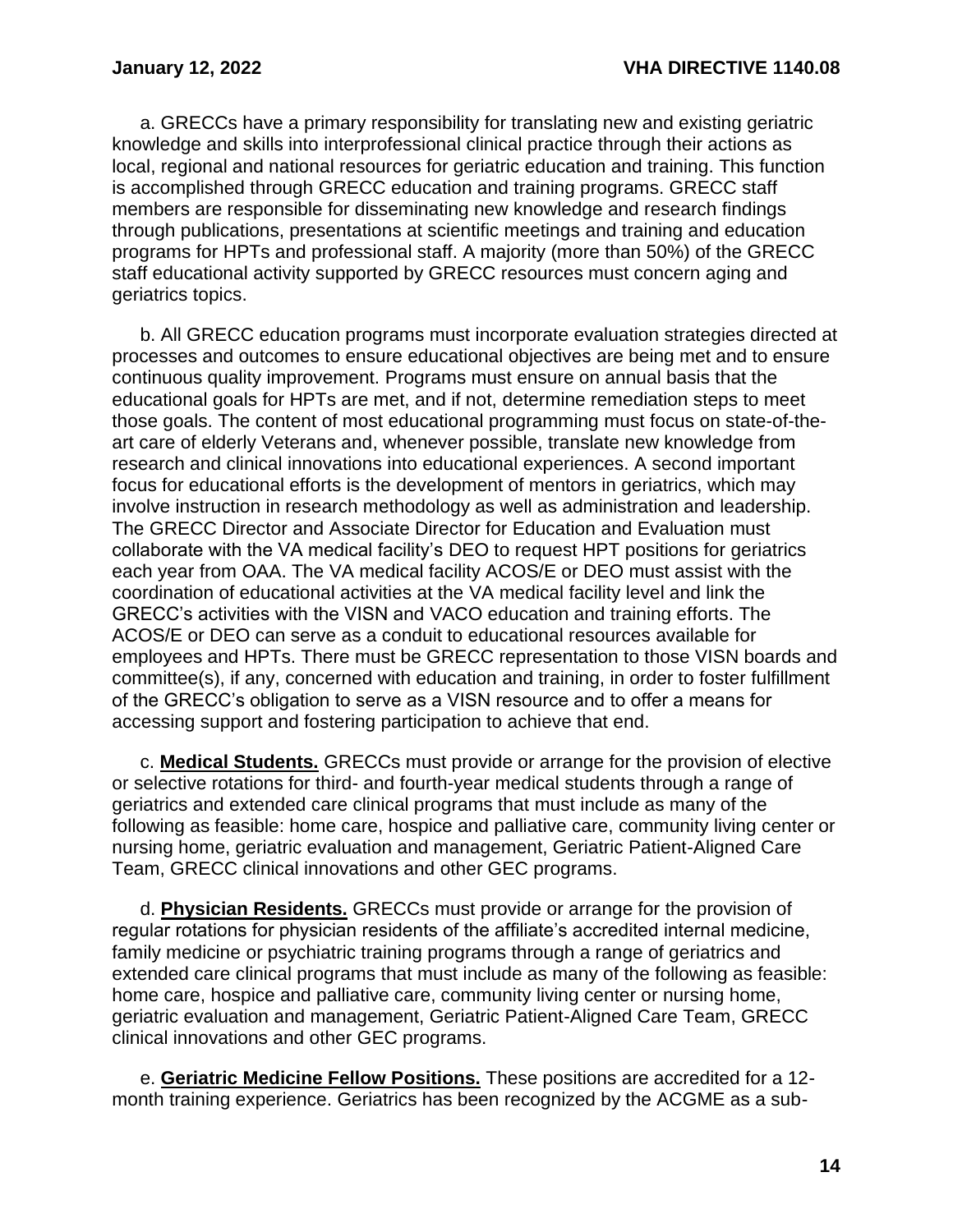specialty area in internal medicine, family medicine and psychiatry. Development of fellowships requires collaboration with OAA and following OAA policies and directives.

(1) The affiliated university of each GRECC must have an ACGME-accredited geriatric fellowship program in medicine, family medicine or psychiatry. GRECC personnel who hold faculty appointments at affiliated institutions need to advocate for geriatrics content in the curricula of the affiliated program(s) and facilitate the participation of the affiliate's trainees in a range of GRECC clinical and educational activities.

(2) GRECCs are encouraged to develop advanced fellowships in geriatric medicine that serve as a means for faculty preparation and focus on research, leadership and clinical practice. Development of fellowships requires collaboration with OAA and following OAA policies and directives. These programs are not ACGME-accredited and participation in them does not confer board eligibility.

f. **Nursing and Associated Health Professions HPT Positions.** Nursing and Associated Health Professions (HPT) education in geriatrics is an essential need that GRECCs are uniquely positioned and equipped to address. The ACOS/E or DEO of each VA medical facility hosting a GRECC must collaborate during the annual allocation cycle with the GRECC and with representatives of clinical services offering HPT education in order to develop a request to OAA for a suitable number and mix of HPT stipends. *NOTE: GRECCs are encouraged to maximize the number of trainees they can accommodate with the aspirational goal of maintaining, 10 or more stipend trainees each year.*

(1) GRECCs must offer traineeships in a minimum of three disciplines from among the following: Audiology, Chiropractic, Clinical Pastoral Education, Dietetics, Advanced Practice Registered Nursing (e.g., Nurse Practitioner; Clinical Nurse Specialist), Occupational Therapy, Optometry, Pharmacy, Physical Therapy, Physician Assistant, Podiatry, Psychology, Social Work, Speech Pathology. The goal is to provide interdisciplinary team based educational experiences.

(2) The GRECC Associate Director for Education and Evaluation will be responsible for providing HPTs goals and outcomes for their GRECC-related experiences. They must receive a formal curriculum describing the range of activities they will experience and the outcome expected as a result of those experiences. Among other training experiences, trainees must participate in clinical rotations through as many of the following as is practical and possible: home care, hospice and palliative care, community living centers or nursing homes, geriatric evaluation, Geriatric Patient-Aligned Care Team, clinical innovation activities and other GEC programs, inpatient geropsychiatry, neuropsychiatry and rehabilitation settings (e.g., Spinal Cord Injury (SCI), Blind Rehabilitation) serving older Veterans. *NOTE: Each GRECC Associate Director for Education and Evaluation must establish with a representative of each profession targeted for training, the division of responsibilities for geriatric rotation design, oversight and evaluation of each rotation and HPT.*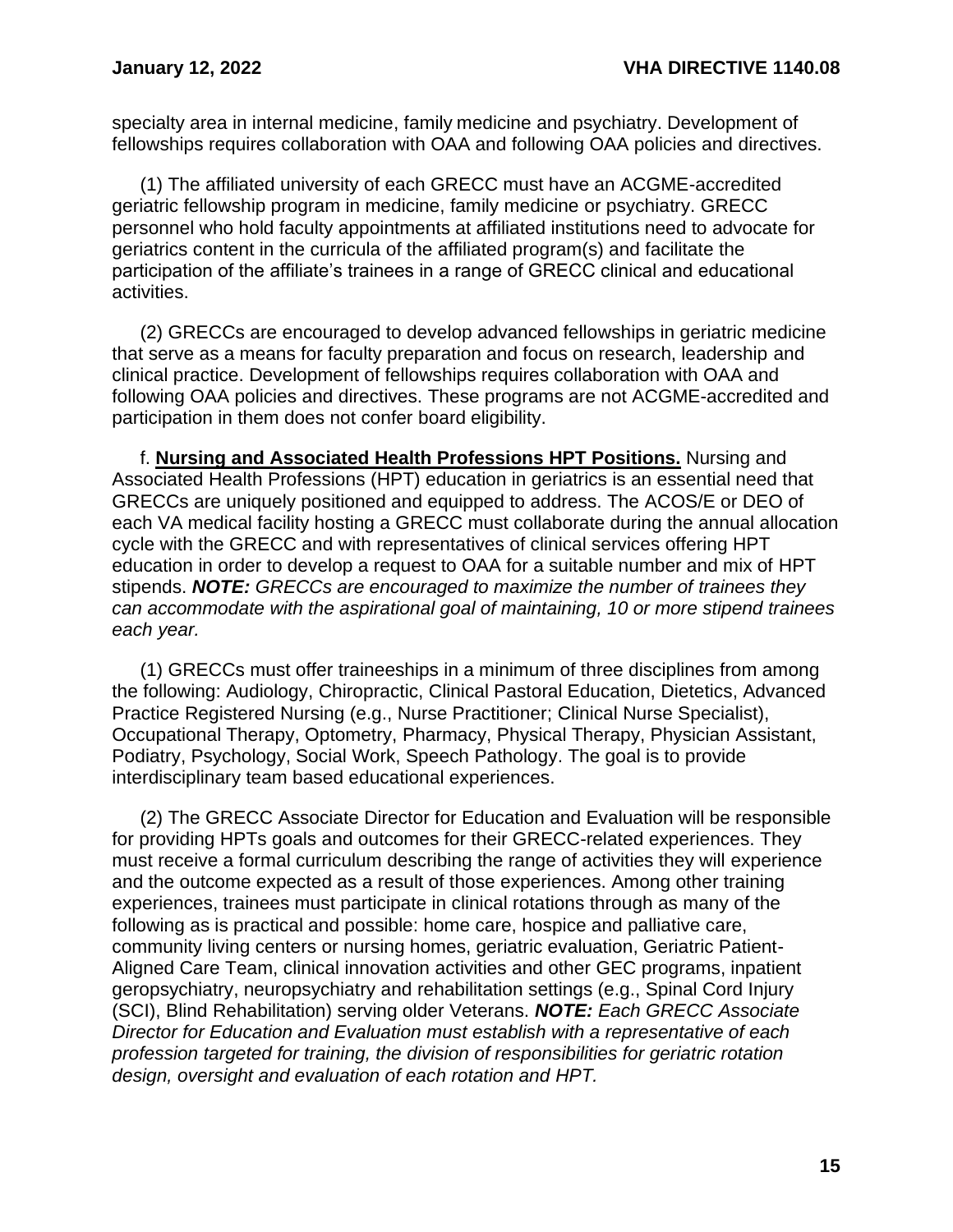g. **In-Service Staff Education and Continuing Education Activities.** GRECCsponsored and directed in-service staff education and continuing education activities provide a range of mechanisms for disseminating new and established geriatric knowledge to VA medical care professional staff, other staff and VA staff at other VA medical facilities in the VISN and nationally. *NOTE: GRECCs also must serve as community resources on aging Veterans and care of the elderly.*

(1) Acceptable formats for education targeting VA staff an HPTs include:

(a) Journal clubs.

(b) Grand rounds.

(c) Case conferences.

(d) Theme- or multi-theme-based in-person classes and conferences.

(e) Video and audio-teleconferences.

(f) Content-on-demand and CD-ROM and internet-based desktop educational modules.

(g) Geriatrics-focused simulation experiences (e.g., patient interview, gait and balance evaluation, home safety assessment).

(h) Automated clinical decision support provided in conjunction with clinical care.

(i) Print materials such as informational monographs and newsletters.

(2) All staff in-service and continuing education programs conducted by GRECCs must be developed on the basis of needs assessment data and identified content areas established as critical in the care of aging Veterans and targeted to specific audiences.

(3) Each GRECC must plan its staff in-service education and continuing education programs, when appropriate, in collaboration with other existing VA organizations involved in like activities, such as: other GRECCs; the Employee Education System (EES); Mental Illness Research, Education and Clinical Centers (MIRECCs); Parkinson's Disease Research, Education and Clinical Centers (PADRECCs); and other relevant centers of excellence.

(4) GRECCs are encouraged to seek both VA and non-VA sources of funding and support for continuing education activities, as long as there is full compliance with all applicable safeguards regarding government ethics rules (see 5 C.F.R. § 2635). Research grants that support educational activities are available but relatively scarce and the range of activities they permit is often limited.

(a) Every VA medical facility has an ACOS/E or DEO and each VISN has an ESR assigned to it by EES, as well as a VISN DLO. The GRECC Associate Director for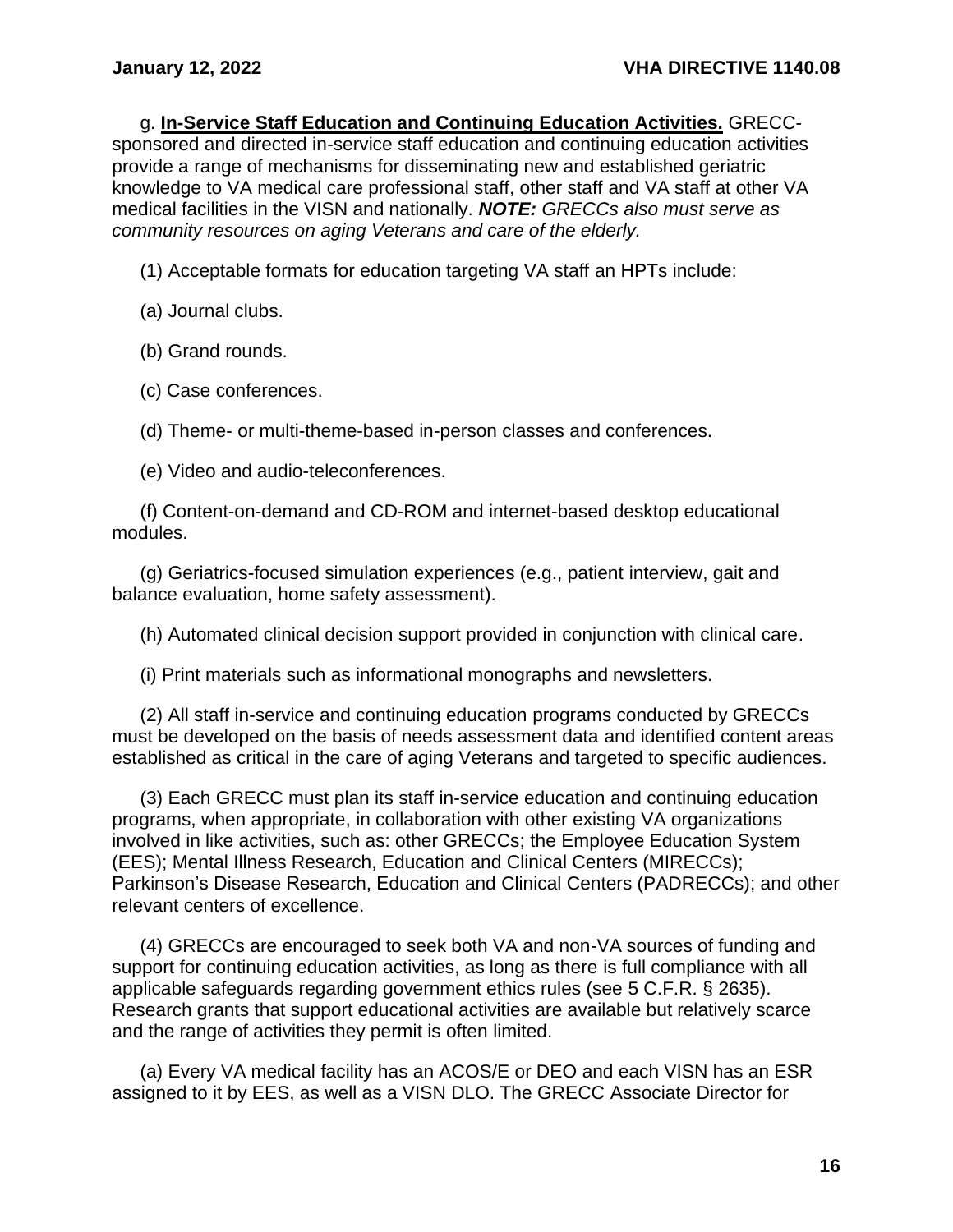Education and Evaluation must work directly with this individual to identify and access EES support mechanisms for accreditation and promotion of GRECC continuing education activities.

(b) Every GRECC must have some representation on the VISN council or committee that manages VISN funding for education, in order to maintain access to this potential support for educational activities.

(c) GRECCs must be alert for opportunities to partner with their academic affiliates and with other Federal and non-Federal programs (such as Geriatric Workforce Enhancement Programs, State Boards of Health or foundations and philanthropic organizations) in order to leverage the resources of all partners in the support of educational programming that serves the shared interest.

(d) Corporations and non-profit organizations are often interested in supporting the production and dissemination of enduring products, such as brochures, pocket cards, CDs and DVDs. This can be an extremely effective means for disseminating information. However, GRECCs investigating this approach must be alert to issues of ownership, representation of VA policy, potential conflict of interest and the limitation on length of time content will remain current and accurate.

### <span id="page-19-0"></span>**10. CLINICAL INNOVATION COMPONENT**

a. **Goals.** The goals for GRECC clinical innovations are to:

(1) Support the development, improvement, evaluation and disseminationof new models of health care delivery for older Veterans.

(2) Develop, improve and evaluate the diagnostic, therapeutic, rehabilitative and patient education modalities and strategies pertaining to acute and chronic conditions and functional disabilities in the elderly.

(3) Support the milieu of excellence in clinical education of HPTs through the coupling of interprofessional clinical training with the development, improvement and evaluation of the clinical impact of different educational interventions ingeriatrics.

(4) Support the milieu of continuous quality improvement of geriatric clinical care by offering and assessing individual and systemic solutions for organizational, technical and scientific problems relevant to the care of older Veterans.

(5) Evaluate and refine the efficacy of delivery of new research findings bearing on the health and health care of the older Veteran population.

(6) Support the milieu of excellence for conducting clinical research in geriatrics and gerontology through the identification and examination of clinical risk factors and pathophysiological factors contributing to geriatric conditions.

b. **Types of Clinical Innovations.** The goals of the GRECCs' clinical innovations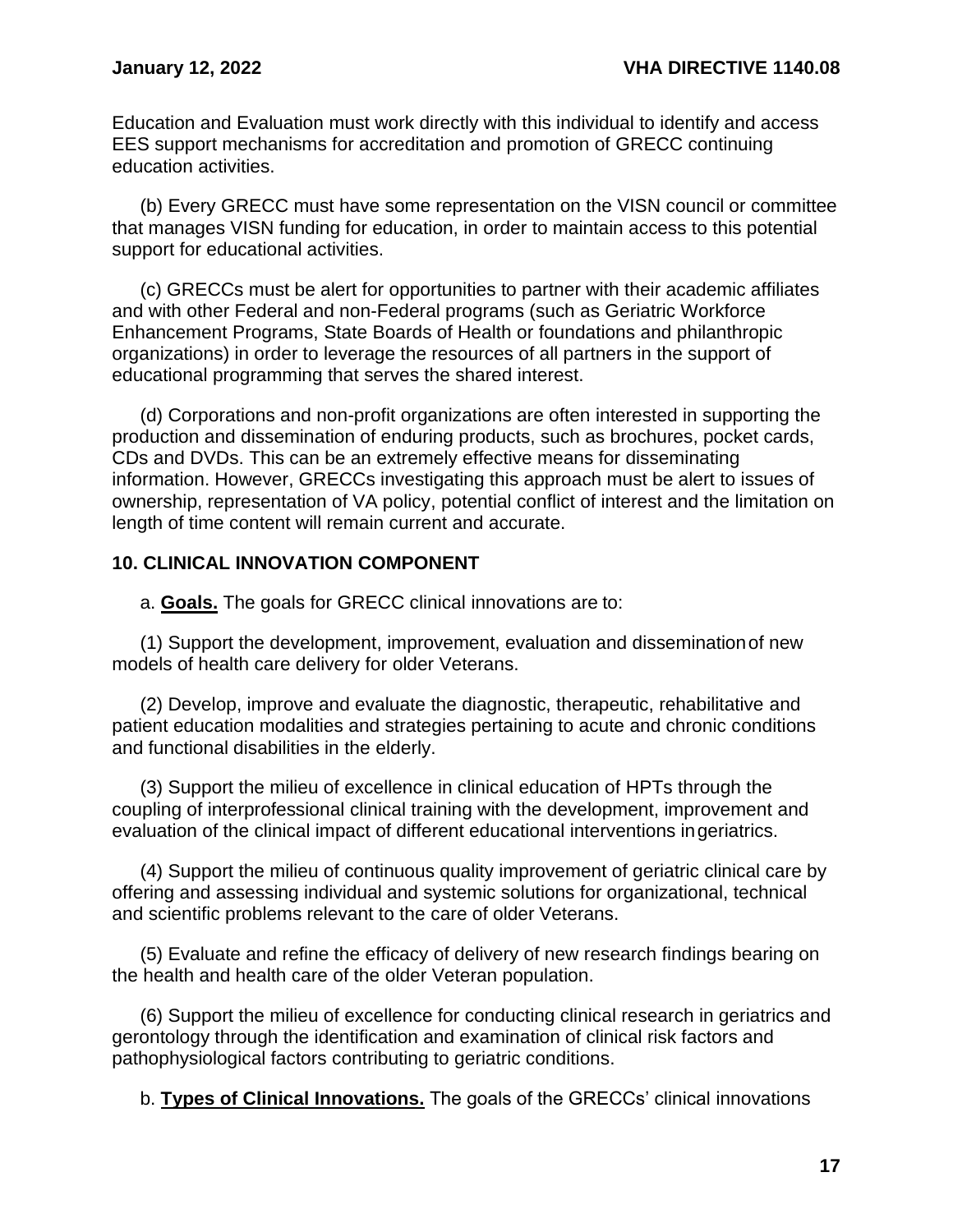are achieved through a combination of the three following types of clinical activities:

(1) **Clinical Research.** Clinical research is conducted as part of the research activities of GRECCs and consists of systematic effort directed toward understanding, designing, testing and improving clinical materials, mechanisms, systems and processes relevant to clinical care of the elderly with the ultimate goal of improving the clinical management of elderly Veterans. Clinical research is conducted in accordance with a protocol approved by the Institutional Review Board (IRB) and under the direction of the R&D Committee.

(2) **Clinical Innovations.** Clinical innovations consist of activities in and improvements of clinical service delivery on behalf of elderly Veterans, designed in such a way that findings will be amenable to broader adoption through dissemination beyond the GRECC, if the program is found to be effective. Clinical innovations may be conducted as quality improvement activities that are not bound by IRB or R&D rules. Alternatively, they may be classified as research, in which case they must be approved by the IRB and conducted under the direction of the R&D Committee.

(a) Each GRECC must have a minimum of two clinical innovations underway each fiscal year.

(b) GRECC clinical innovations must be collaborative efforts on the part of GRECCs and VA medical facilities/VISNs, whose support in personnel and other resources is indispensable to fulfillment of this requirement and whose input on topic selection and outcome evaluation for purposes of addressing perceived needs is critical.

(c) To identify potential clinical innovations, GRECC personnel must become familiar and facile with the unique attributes of the VA health care system (e.g., the electronic health record; the system of GRECCs; the relative freedom from reimbursement as a barrier to or facilitator of care).

(d) The desirable step following completion and favorable evaluation of clinical innovations is adoption of successful models by the VA medical facility and GRECCs should build a business case for implementation. Beginning with the conceptual stage of a proposed clinical innovation, the information and evidence that may be eventually needed to develop a convincing case for program sustainment should inform the choice of the particular outcomes to be tracked.

(3) **Clinical Education.** Clinical education is conducted as part of the education activities of GRECC and consists of the involvement of HPTs, from a variety of professions, in clinical care activities (as VA Training Standards and the accreditation requirements of the training programs allow) and other clinical geriatrics settings. HPTs must be supervised by clinical supervisors in order to enhance the trainees':

(a) Knowledge and skills in the clinical management of elderly Veterans.

(b) Likelihood for pursuing geriatric academic careers.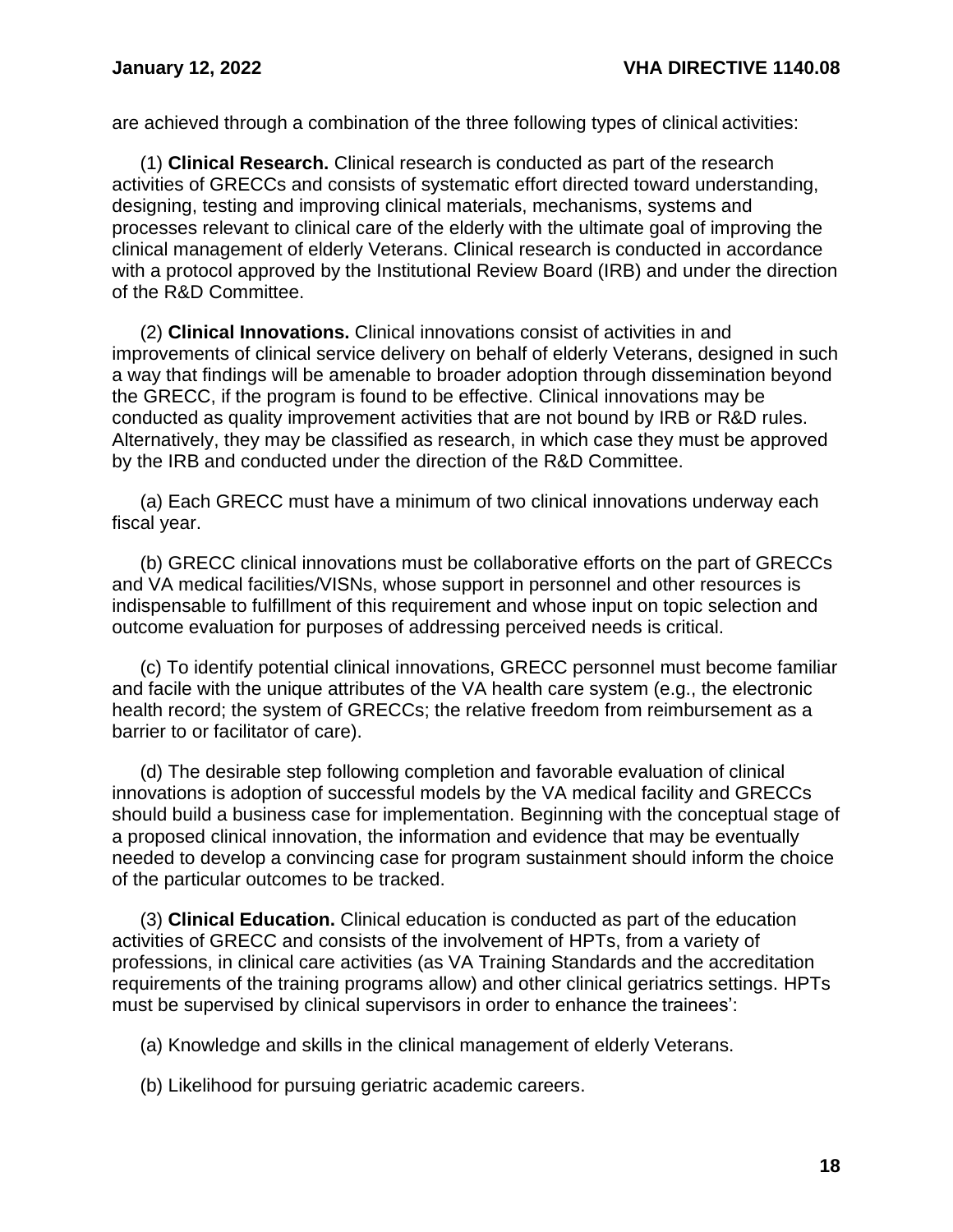(c) Familiarity with the scientific method applied to clinical matters.

c. **Delivery of Clinical Care.** Strength in clinical geriatric programs is a necessary prerequisite for any site that obtains a GRECC. When a new GRECC is conferred, the 12 FTEE positions allocated are explicitly granted to the VA medical facility for the purpose of supporting the GRECC and not to address existing or subsequently arising clinical care obligations of the VA medical facility. GRECC Primary Core staff who are clinicians are permitted to devote a portion of their GRECC time to providing clinical service independent of GRECC activities (e.g., clinical activity that is neither clinical innovation nor clinical education) for the VA medical facility, but the average for all GRECC Primary Core who are clinicians must not exceed 20% of their total GRECC time.

d. **Mechanisms to Support the Costs of Conducting and Evaluating Clinical Innovations.** GRECCs must be vigilant about seeking mechanisms to underwrite clinical innovation and evaluation efforts. Sources that have proven successful for GRECCs in the past include the VA medical facility and VISN (through the annual MOU), private corporations seeking objective input into new products and foundations and philanthropic organizations. Sites must fully comply with all applicable ethics rules (see VHA Directive 1004.06(2), IntegratedEthics®, dated October 24, 2018) regarding avoidance of conflict of interest and bias when accepting support for clinical innovations.

# <span id="page-21-0"></span>**11. TRAINING**

There are no formal training requirements associated with this directive.

# <span id="page-21-1"></span>**12. RECORDS MANAGEMENT**

All records regardless of format (e.g., paper, electronic, electronic systems) created by this directive must be managed as required by the National Archives and Records Administration (NARA) approved records schedules found in VHA Records Control Schedule 10-1. Questions regarding any aspect of records management should be addressed to the appropriate Records Officer.

# <span id="page-21-2"></span>**13. REFERENCES**

a. 38 U.S.C. §§ 7301(b), 7314, 7315.

b. 5 C.F.R. § 2635.

c. VHA Directive 1004.06(2), IntegratedEthics®, dated October 24, 2018.

d. VHA Directive 1200.01(1), Research and Development Committee, dated January 24, 2019.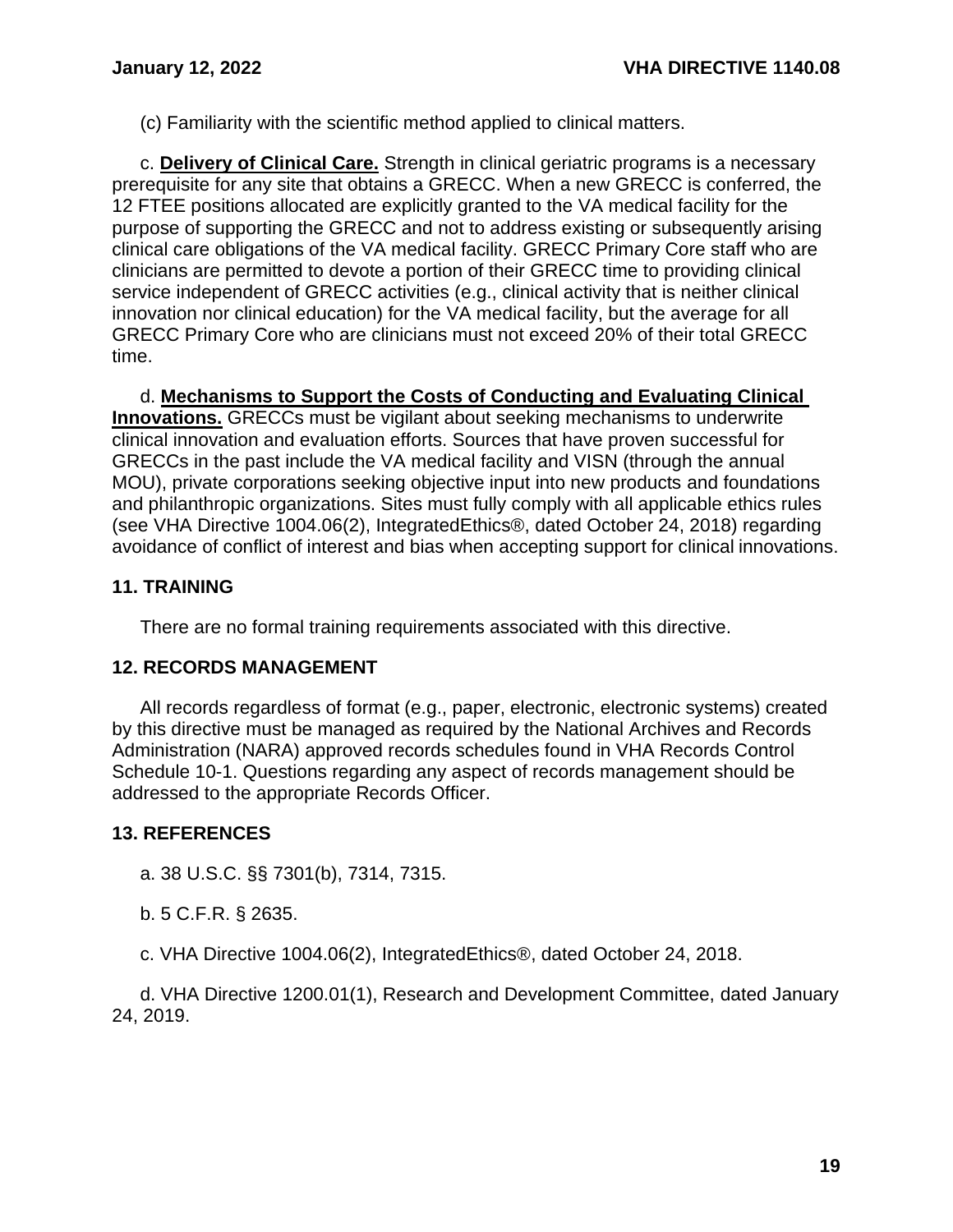#### <span id="page-22-1"></span><span id="page-22-0"></span>**RECOMMENDED GERIATRIC RESEARCH, EDUCATION AND CLINICAL CENTERS PRIMARY CORE STAFFING PATTERN**

| <b>Position</b>                                                                                                | Grade                                                                 | <b>FTEE</b> |
|----------------------------------------------------------------------------------------------------------------|-----------------------------------------------------------------------|-------------|
| Director (doctoral level health professional with<br>extensive skill and experience in clinical<br>geriatrics) | Title 38 Chief/10 or Title 38<br><b>Hybrid</b>                        | $1.0*$      |
| Associate Director for Clinical (physician)                                                                    | Title 38 Chief/10                                                     | $1.0*$      |
| Associate Director for Research**                                                                              | Title 38 Chief/10, General<br>Schedule (GS) 14, or Title<br>38 Hybrid | $1.0*$      |
| Associate Director for Education and<br>Evaluation***                                                          | Title 38 Chief/10, GS 14, or<br>Title 38 Hybrid                       | $1.0*$      |
| <b>Administrative Officer</b>                                                                                  | GS 12-13                                                              | 1.0         |
| Research and clinical investigators, Clinical<br>educators                                                     | Title 38 Chief/10 or GS 12-14                                         | 5.0         |
| Clerical support                                                                                               | GS 5-7                                                                | 2.0         |

Total: 12.0

\*minimum GRECC commitment of 0.625 full-time equivalent (FTEE) employee \*\*must have doctoral level degree with research training, education or background in one of the major foci of the GRECC's research.

\*\*\*must have doctoral level degree with advanced degree or demonstrated experience in education or evaluation.

a. **Geriatric Research, Education and Clinical Centers Director.** Each GRECC must have an appointed Director. The GRECC Director must have demonstrated, extensive skill and experience in clinical geriatrics, research and administration, as well as the ability to attract, motivate and lead innovative and productive researchers, clinicians and educators.

(1) The GRECC Director's position is centralized and therefore the appointment must be approved by the Under Secretary for Health.

(2) The GRECC Director must hold a clinical doctoral degree (e.g., MD, DO, PhD in a clinical discipline, DDS, DMD, OD, DSW, DNP, PharmD, DPT), or one of the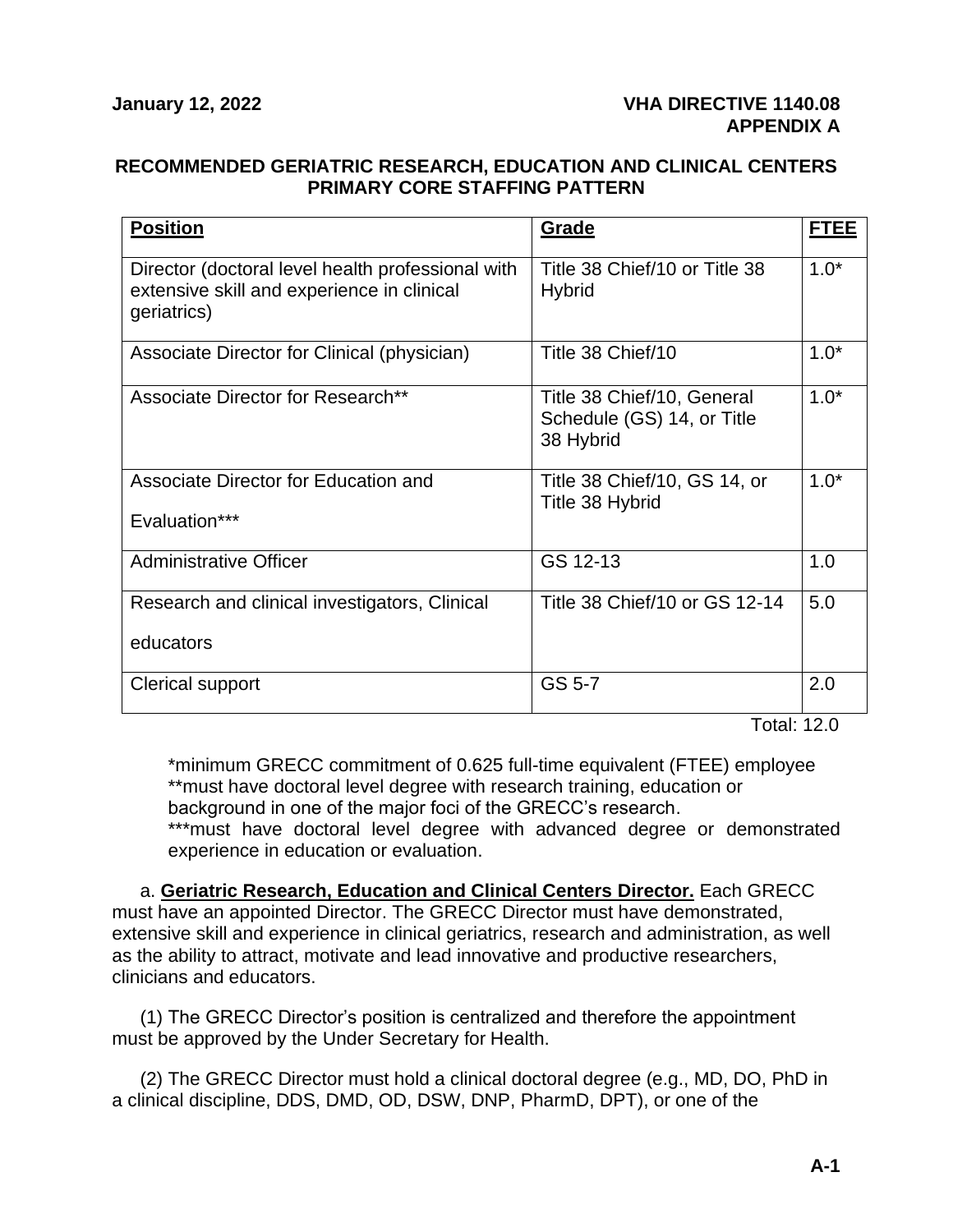international equivalents and be at least five-eighths time Department of Veterans Affairs (VA).

(3) A minimum of five-eighths FTEE must be devoted to the GRECC.

(4) No more than 20% of the Director's GRECC time should be devoted to non-GRECC administrative activities (e.g., for the Department of Veterans Affairs (VA) medical facility or the Veterans Integrated Services Network (VISN)).

(5) Neither formal training nor certification in geriatrics is required, but in the interest of serving as a role model and a leader in geriatrics, both characteristics should be sought in the selection of a Director.

(6) The Director must be currently credentialed and privileged to provide clinical care at the VA medical facility and must participate in some VA clinical activity. If the GRECC Director is not a Licensed Independent Practitioner, the Director would be placed under an appropriate scope of practice.

b. **Associate Directors.** Each GRECC must have an Associate Director for Research, an Associate Director for Education and Evaluation and an Associate Director for Clinical.

(1) The Associate Director positions are designated as key positions. Appointment to any one of these positions requires review and concurrence by the Executive Director, Geriatrics and Extended Care (GEC).

(2) Each of these three Associate Directors must hold an appropriate doctoral level degree, be at least five-eighths FTEE devoted to VA and at least five-eighths FTEE devoted to GRECC and have advanced training, extensive experience or certification in gerontology or geriatrics. In addition:

(a) The Associate Director for Research must have research training, education or background in one of the GRECC's research foci and adequate background and resources to serve as an effective research mentor. The Associate Director must be currently credentialed and privileged to provide clinical care at the VA medical facility and must participate in some VA clinical activity. If the Associate Director is not a Licensed Independent Practitioner, the Director would be placed under an appropriate scope of practice.

(b) The Associate Director for Education and Evaluation must have training and experience relevant to educational design and evaluation. The Associate Director must be currently credentialed and privileged to provide clinical care at the VA medical facility and must participate in some VA clinical activity. If the Associate Director is not a Licensed Independent Practitioner, the Director would be placed under an appropriate scope of practice.

(c) The Associate Director for Clinical must have an MD or DO; and must have fellowship training, certification or extensive experience in geriatrics and experience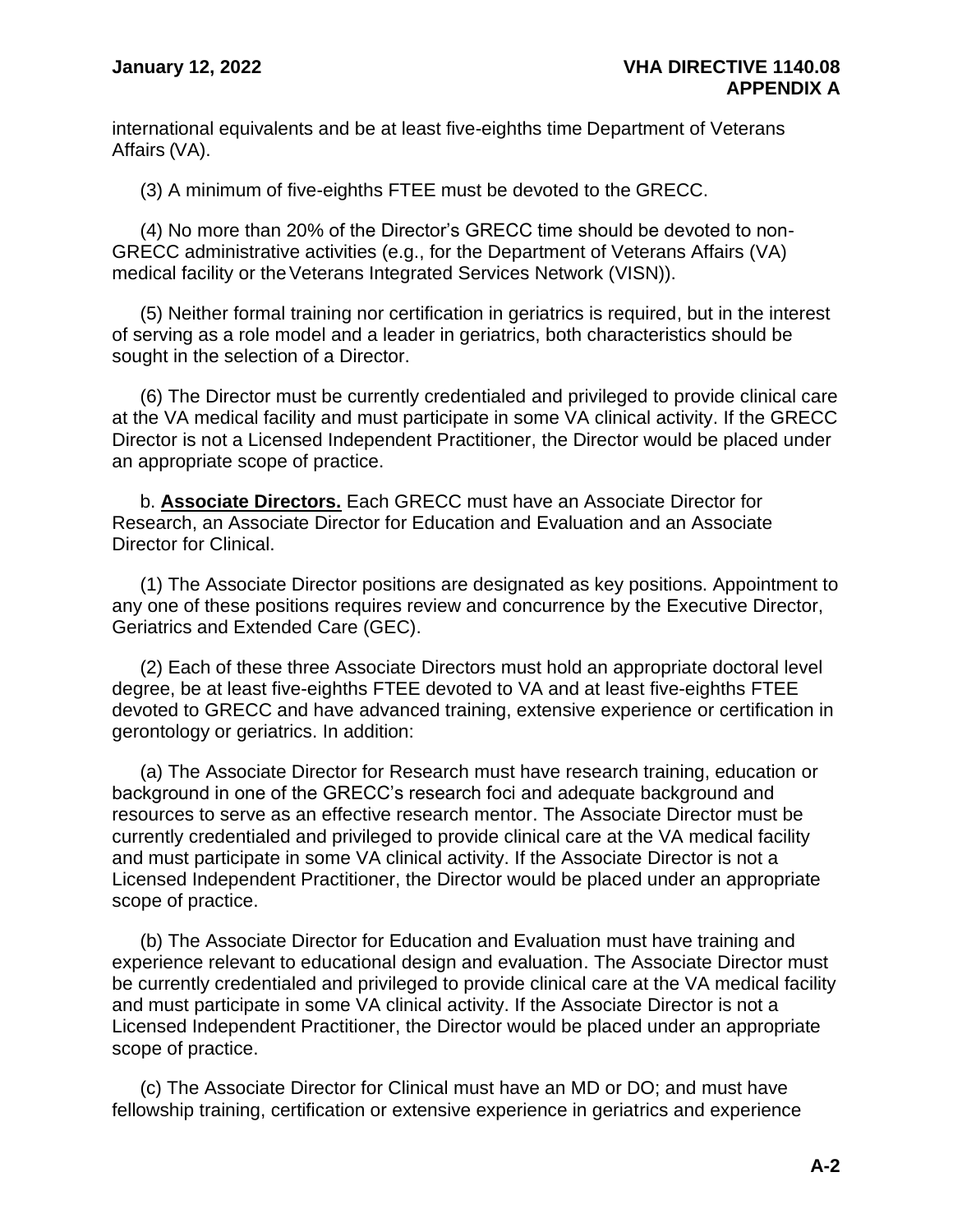serving as a mentor in clinical investigations and managing quality improvement and implementation science projects. The Associate Director for Clinical must be currently credentialed and privileged to provide clinical care at the VA medical facility and must participate in ongoing clinical geriatric activity there. A GRECC may appoint other Associate Directors (e.g., for Health Services Research or for Informatics) but these positions are optional and are not subject to the specifications in paragraphs above.

c. **Health System Specialist or Administrative Officer.** Each GRECC must have a Health System Specialist (HHS) or an Administrative Officer (AO). The HSS or AO must be assigned at the GS12 or GS 13 grade level. This position is a key position; therefore, no appointment is official until the Executive Director, GEC has reviewed and concurred on it.

(1) HHS or AO positions must not be less than five-eighths FTEE devoted to GRECC.

(2) HHS or AOs must have prior experience in managing research grants and in working with academic affiliates in addition to fulfilling the customary administrative, service- based obligations associated with human resources/personnel administration, finance and budget, information technology support and medical facility administrative matters.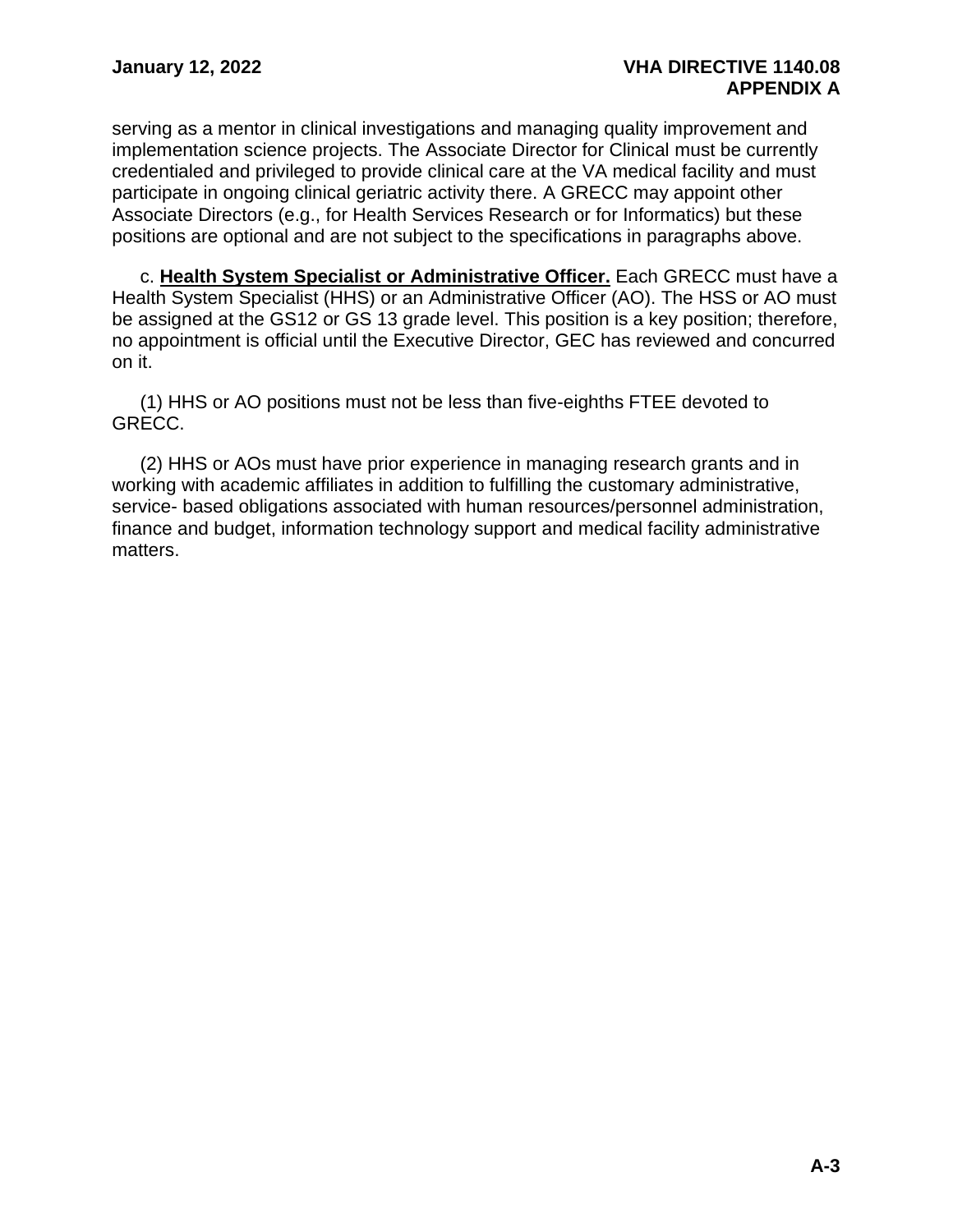#### <span id="page-25-1"></span><span id="page-25-0"></span>**RECOMMENDED GERIATRIC RESEARCH, EDUCATION AND CLINICAL CENTER PRIMARY CORE TIME DISTRIBUTION**

This appendix is to be regarded as guidance. Individual skill sets, professional foci and interests of each Geriatric Research, Education and Clinical Centers (GRECC) Primary Core Staff should determine the actual time distribution.

| <b>GRECC Primary</b><br>Core position:                       | Recommended<br>percentage (%)<br>of GRECC<br>supported time<br>devoted to:<br><b>GRECC</b><br><b>RESEARCH</b><br>(pre-clinical,<br>clinical, Health<br>Services and<br>Rehab R&D<br>research<br>administration;<br>and research<br>evaluation)<br>Only a<br><b>MINIMUM is</b> | Recommended<br>percentage (%)<br>of GRECC<br>supported time<br>devoted to:<br><b>GRECC</b><br><b>CLINICAL</b><br>(clinical<br>innovations<br>and clinical<br>education<br>(e.g., teaching<br>in clinic)<br>Only a<br><b>MINIMUM is</b><br>specified. | Recommended<br>percentage (%)<br>of GRECC<br>supported time<br>devoted to:<br><b>GRECC</b><br><b>EDUCATION</b><br>(didactic<br>education<br>(e.g., lectures,<br>grand rounds),<br>educational<br>evaluation)<br>Only a<br><b>MINIMUM is</b><br>specified. | Recommended<br>percentage (%)<br>of GRECC<br>supported time<br>devoted to:<br>Non-GRECC<br><b>CLINICAL</b><br>(provision of<br>clinical<br>services that<br>are not part of<br><b>GRECC</b><br>clinical<br>innovation or<br>clinical<br>education)<br>Only a |
|--------------------------------------------------------------|-------------------------------------------------------------------------------------------------------------------------------------------------------------------------------------------------------------------------------------------------------------------------------|------------------------------------------------------------------------------------------------------------------------------------------------------------------------------------------------------------------------------------------------------|-----------------------------------------------------------------------------------------------------------------------------------------------------------------------------------------------------------------------------------------------------------|--------------------------------------------------------------------------------------------------------------------------------------------------------------------------------------------------------------------------------------------------------------|
|                                                              | specified.<br>Should not be<br>LESS than:                                                                                                                                                                                                                                     | Should not be<br>LESS than:                                                                                                                                                                                                                          | Should not be<br>LESS than:                                                                                                                                                                                                                               | <b>MAXIMUM is</b><br>specified.<br>Should not be<br><b>GREATER</b><br>than:                                                                                                                                                                                  |
| <b>GRECC Director</b>                                        | 45                                                                                                                                                                                                                                                                            | (no minimum)                                                                                                                                                                                                                                         | 10                                                                                                                                                                                                                                                        | 10                                                                                                                                                                                                                                                           |
| <b>Associate Director</b><br>for Research                    | 80                                                                                                                                                                                                                                                                            | (no minimum)                                                                                                                                                                                                                                         | 10                                                                                                                                                                                                                                                        | 10                                                                                                                                                                                                                                                           |
| <b>Associate Director</b><br>for Clinical                    | 40                                                                                                                                                                                                                                                                            | (no minimum)                                                                                                                                                                                                                                         | 10                                                                                                                                                                                                                                                        | 10                                                                                                                                                                                                                                                           |
| <b>Associate Director</b><br>for Education and<br>Evaluation | 20                                                                                                                                                                                                                                                                            | (no minimum)                                                                                                                                                                                                                                         | 60                                                                                                                                                                                                                                                        | 10                                                                                                                                                                                                                                                           |